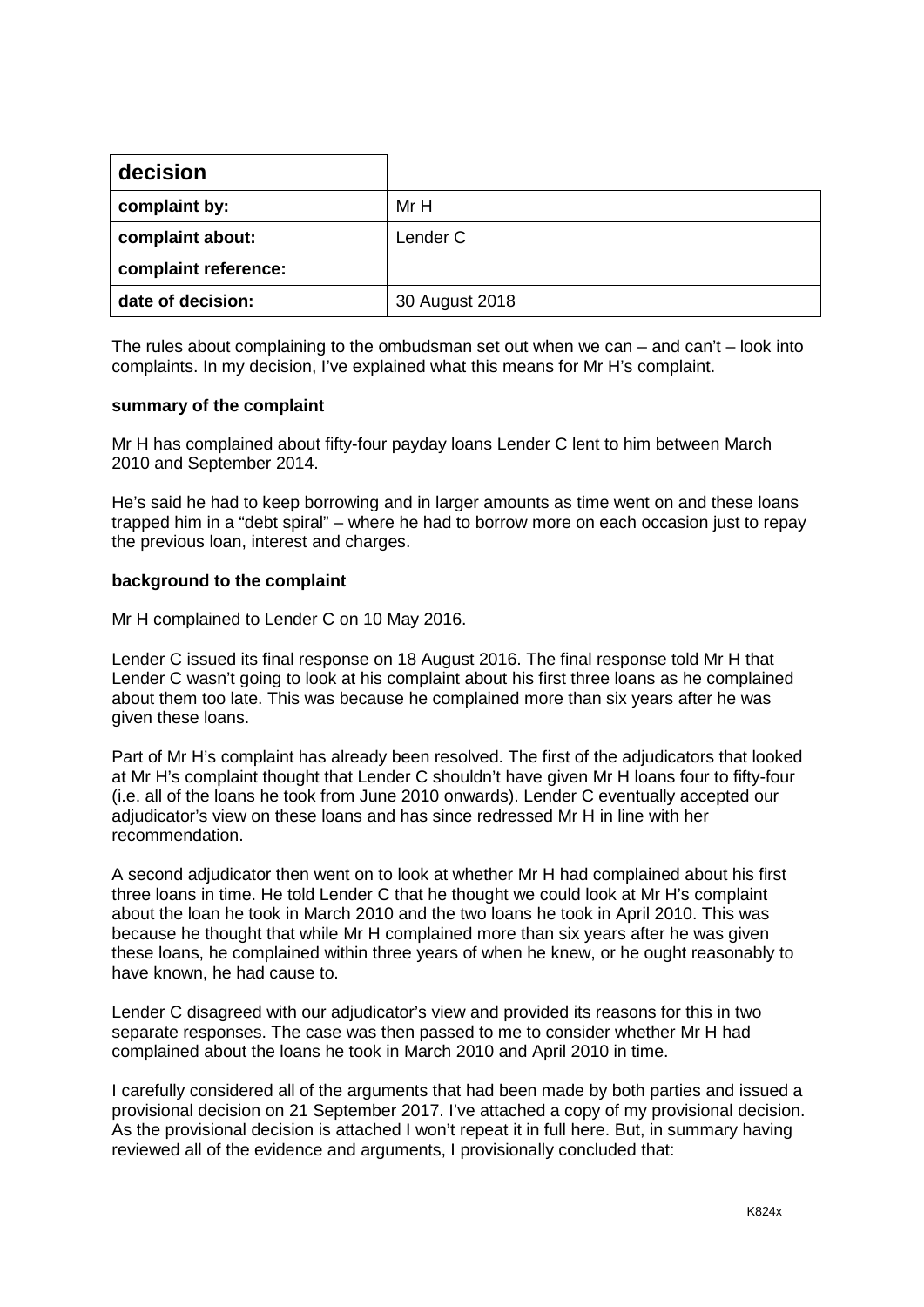- $\bullet$  l was required to consider and apply the time limits set out in DISP 2.8.2R(2) not Section 14A of the Limitation Act 1980;
- Mr H complained more than six years after the events he was complaining about being given a loan in March 2010 and two loans in April 2010;
- in order for Mr H to have been aware of cause for complaint that he would have had to have been aware of three things:
	- $\circ$  that there was a problem in this case the loan(s) was unaffordable;
	- o that the unaffordable loan caused him loss; and
	- o that Lender C's actions (or its failure to act) may have caused the loss;
- Mr H only actually became aware that he had cause to complain in 2014 and he complained within three years of this;
- in order for it to be the case that Mr H ought reasonably to have had cause for complaint (or as Lender C puts it to have had constructive knowledge), the facts of the case would have to suggest that he ought reasonably to have been aware of three things:
	- o that there was a problem in this case the loan(s) was unaffordable;
	- o that the unaffordable loan caused him loss; and
	- o that Lender C's actions (or its failure to act) may have caused the loss;
- I wasn't persuaded that Mr H ought reasonably to have made the connection that Lender C might have been responsible for any difficulties he faced in repaying the loans he was complaining about. And so I wasn't persuaded that Mr H ought reasonably to have been aware of his cause to complain sooner than he actually became aware of this in 2014;
- Mr H had complained within three years of becoming aware, or the point at which he ought reasonably to have been aware, of his cause to complain. So we could and should look at Mr H's complaint about the loans he took in March 2010 and April 2010.

#### **responses to my provisional decision**

I invited both parties to provide any further evidence or arguments in response to my provisional decision by 23 October 2017.

Mr H confirmed receipt of my provisional decision. He said that he accepted it and had nothing further to add.

Lender C provided an initial response. It confirmed that it disagreed with my provisional decision and provided a number of reasons for this. In summary, it said:

• it is a matter of common sense that an ombudsman has to approach any determination (including jurisdiction) on the basis of what is fair and reasonable in all the circumstances of the case;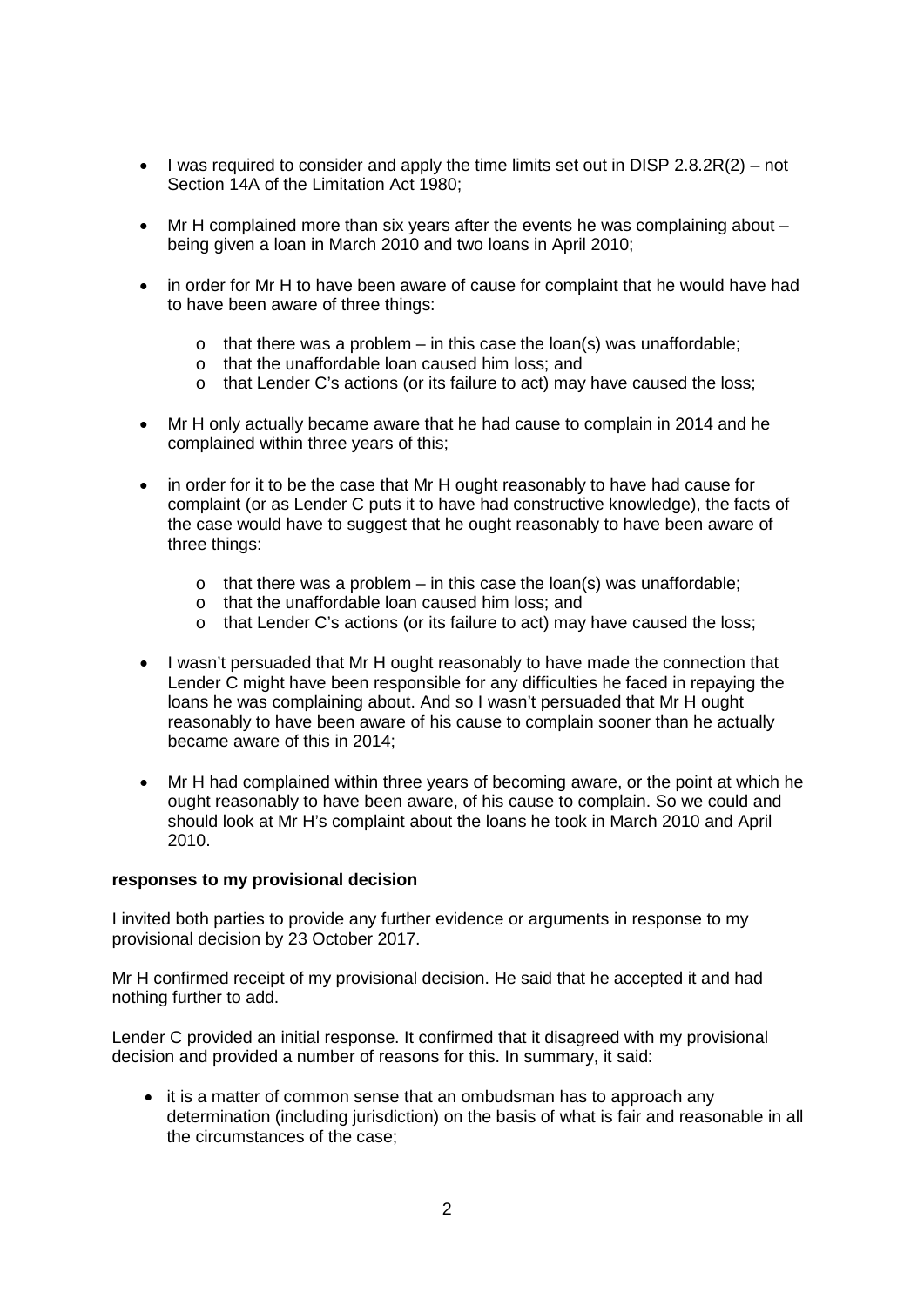- it accepts that I am required to apply the time limits set out in DISP 2.8, rather than the time limits set out in Section 14A of the Limitation Act 1980. The *"reference to Section 14A and the surrounding case law is made solely to assist the Financial Ombudsman Service when taking account relevant law and thereby approaching the proper construction of DISP 2.8 in the correct manner".* So reconsideration should be given to the 'Legal background' section set out in its letter of 12 January 2017;
- my provisional decision concluded that it was necessary for Mr H to have been aware that Lender C might have done something wrong in giving him his loan in order for time to have started running. It doesn't agree that this is the correct approach in relation to 'constructive knowledge'. But even if it is the route taken to reach this conclusion is flawed for two reasons;
	- o considerable reliance was placed on "the wider environment and circumstances in which short term loans were taken out" in 2010. But the evidence relied on doesn't support the conclusion reached;
	- o no proper consideration was given to the steps a reasonable complainant ought to have taken to ascertain whether they had grounds for complaint. This leaves it open that a consumer could remain entirely passive and yet still benefit from the extension to the limitation period afforded by DISP 2.8.2R  $(2)(b)$ ;
- my approach to determining constructive knowledge had a fundamental flaw as it introduced an element of actual knowledge into the test for determining constructive knowledge;
- further consideration should be given to Lender C's previous comments in relation to the reasonable steps Mr H could've taken and the documentation he was provided with – such as the Missing payments warning and Clauses 2 and 5 of his loan agreement. The information provided should have prompted a reasonable person to ask a simple question such as *"did Lender C have to check I could afford this loan before giving it to me?"*;
- it would be entirely unreasonable if the Financial Ombudsman Service's jurisdiction to adjudicate on complaints was reliant on "*wholly adventitious matters"* such as whether an individual happened to have read a certain blog about unaffordable lending.

Lender C then provided a further response to my provisional decision, which it asked me to consider. In summary, the further response said:

- my decision should provide the fullest possible reasoning and explanation. In this case the point at issue is jurisdiction and in contrast to the wider discretion ombudsmen enjoy under the requirement to adjudicate on the basis of what is fair and reasonable, there will always be a correct answer on jurisdiction;
- Lender C is required to learn the lessons from ombudsman determinations. And its policy - of not considering whether the three year limb of DISP 2.8.2R (2) was engaged - was formulated on the basis of an ombudsman's final decision issued in June 2016;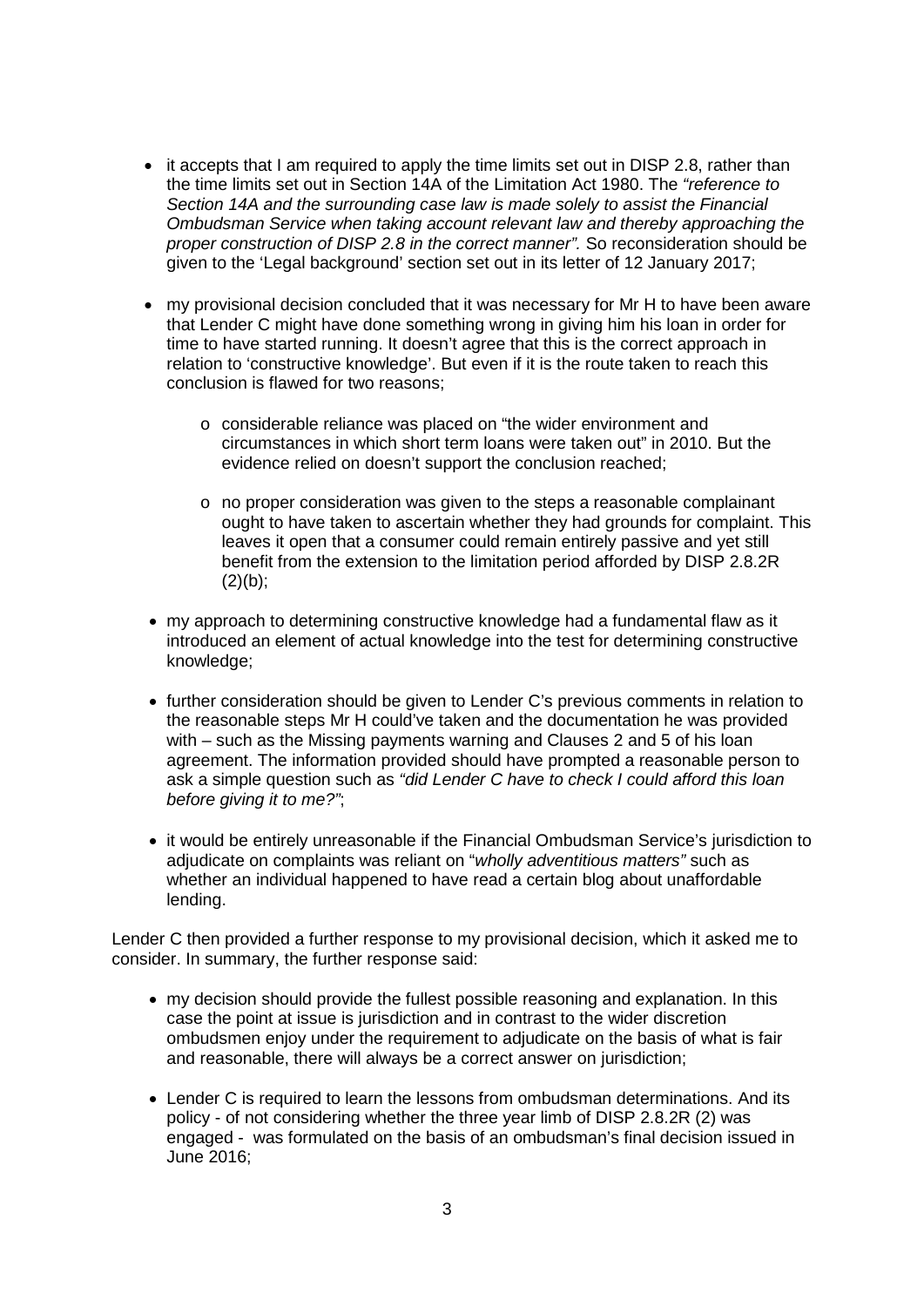- my provisional decision on this case marks a change of position by the Financial Ombudsman Service, which is not supported by any explanation or justification. And it didn't properly take into account the features of the particular product set with which Mr H's complaint is concerned;
- the Financial Ombudsman Service process doesn't allow for any forensic examination of any consumer assertion as to when they actually became aware of their cause for complaint;
- in order to properly consider what a complainant *ought reasonably* to have known, it is necessary to undertake a reasonable consideration of the circumstances relating to that individual at the relevant time and, potentially, prior to that. The Financial Ombudsman Service process is also "*forensically unsuited"* to determining this;
- Mr H says he only became aware he had cause to complain in 2014 after he read a blog about unaffordable lending. But this isn't an accurate reflection of what Mr H knew at that stage because he was included in a voluntary remediation scheme Lender C agreed with the Financial Conduct Authority. As a result, Mr H was sent an email in November 2014, which Lender C has provided an example copy of. It says the content of this email means Mr H should be treated as having knowledge (whether actual or constructive) of cause for complaint when he received it;
- Mr H would also have seen similar information on Lender C's website in October 2014. And Lender C's records indicate that he visited its website in early October 2014. So Mr H would've been aware of his cause to complain at this stage too;
- the above shows that it's clear I can't rely on Mr H's (and, by extension, most other complainants') account of when he had actual awareness of cause to complain and so it's vital for me to give proper consideration to the issue of whether a complainant ought reasonably to have had cause to complain, and when that was the case;
- Lender C was the subject of widespread detailed media coverage related to its remediation programme. And, in the event, I find that the arguments set out above not to be sufficiently persuasive the widespread press publicity relating to the remediation scheme means that Mr H, in any event, ought reasonably to have been aware of his cause for complaint in October 2014.

Although I've summarised and only set out the main points of Lender C's responses, I can confirm that I've read and carefully considered all of the arguments it has made.

#### **my findings**

I've carefully considered all of the available evidence and arguments provided by Mr H and Lender C (including the responses to my provisional decision) in order to decide whether we are able to look at the remaining part of this complaint.

I want to make it clear that I'm not looking at whether Mr H's first three loans should or shouldn't have been given to him. This is only something that'll be looked at if I decide we're able to look at the complaint about Mr H's first three loans.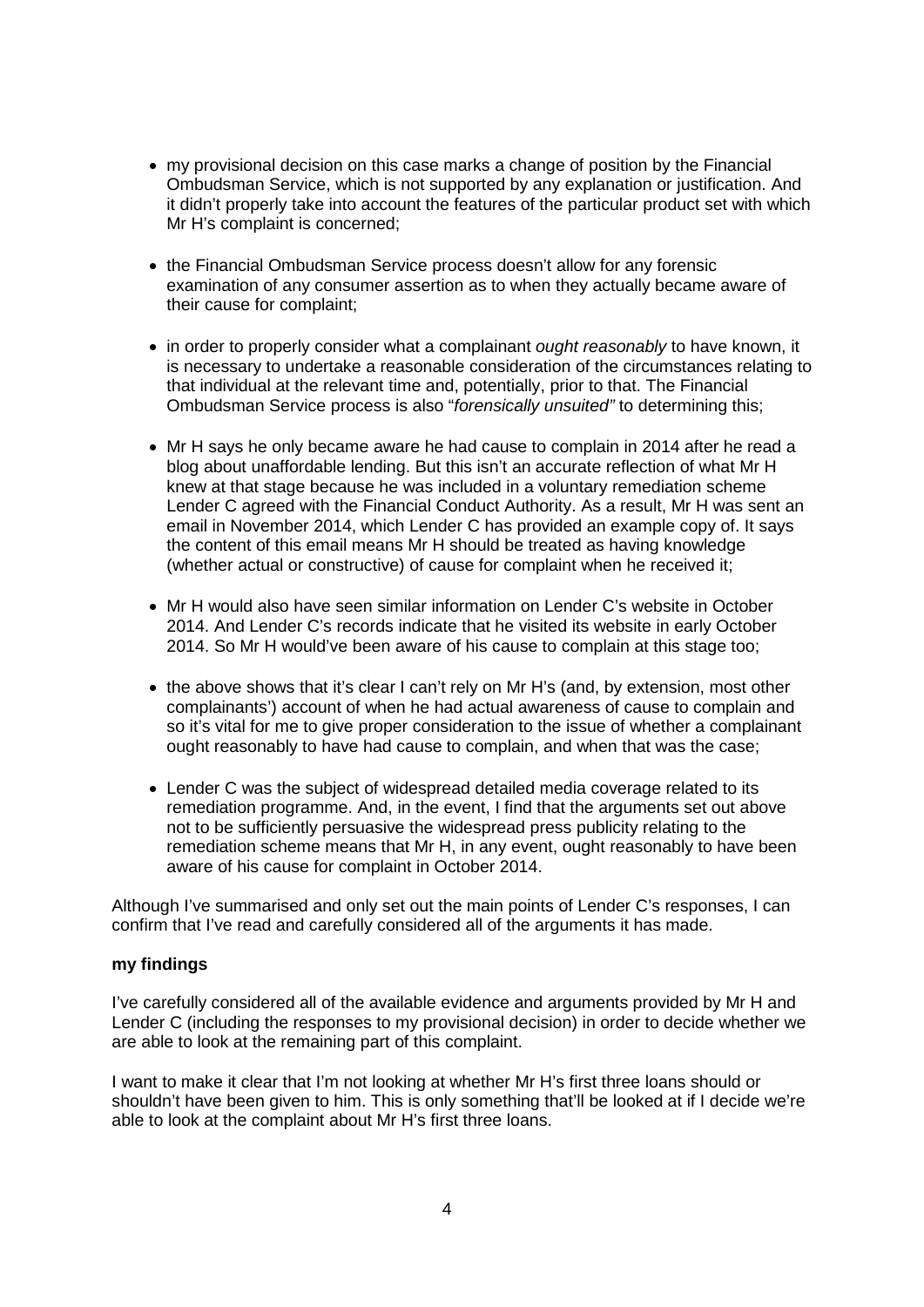## *the relevant time limit*

As I explained in my provisional decision, paragraph 13 (1) of Schedule 17 of the Financial Services and Markets Act 2000 ("FSMA") requires the industry regulator, the Financial Conduct Authority ("FCA"), to make time limits for complaints referred to the Financial Ombudsman Service.

These time limits are set out in the Dispute Resolution ("DISP") section of the FCA's Handbook at DISP 2.8, and it is *these* time limit rules that I'm required to apply when considering whether or not a complaint was made in time.

Lender C accepts that the applicable time limit here is the time limit set out in DISP 2.8.2R (2). But it says that it has referred to Section 14A of the Limitation Act and the surrounding case law as it is relevant to my application of DISP 2.8.2R (2)(b).

I've already explained that while I'm mindful of the approach the courts have taken when applying its time limits, the DISP rules and court time limits are separate and distinct from one another. I set out a number of differences between the time limits in my provisional decision. And I don't think it's necessary to repeat them here. But I do think it's important not to over-simplify the distinct time limits in DISP by simply directly applying the case law applicable to the Limitation Act 1980 as if it were the Act itself that I'm considering here.

I am – as I explained in my provisional decision - fully aware of the associated case law Lender C has referred to and I accept that it has some relevance when considering, for example, how the objective part of the knowledge test in DISP 2.8.2R(2)(b) applies. To be clear, I have taken it into account when considering DISP 2.8.2R(2)(b). And I don't think that my findings are incompatible with how the Limitation Act 1980 might apply to this case. But, in any event, even if they are, I remain satisfied that it is the time limits set out in DISP 2.8 that apply to this complaint. And I've set out what is relevant to considering this.

So I remain of the opinion that a detailed analysis and review of the case law pertaining to Section 14A of the Limitation Act 1980 is unnecessary and wouldn't be particularly helpful as I'm not applying the Act here. The further arguments Lender C has made in relation to this haven't persuaded me otherwise.

# *DISP 2.8.2 R (2)*

As a reminder, DISP 2.8.2 R (2) states that, unless the business consents or there are exceptional circumstances for the complainant's failure to comply with the time limits, I can't consider a complaint that's been made more than:

- (a) six years after the event complained of; or (if later)
- (b) three years after the date on which the complainant *'became aware (or ought reasonably to have become aware) that they had cause for complaint'*.

Lender C has made it clear that it considers Mr H's complaint about the loans he took out more than six years before he complained to have been made out of time. And it doesn't consent to us looking at this part of the complaint. As this is the case, I've considered whether Mr H's complaint about those loans was made in time under DISP 2.8.2 R(2).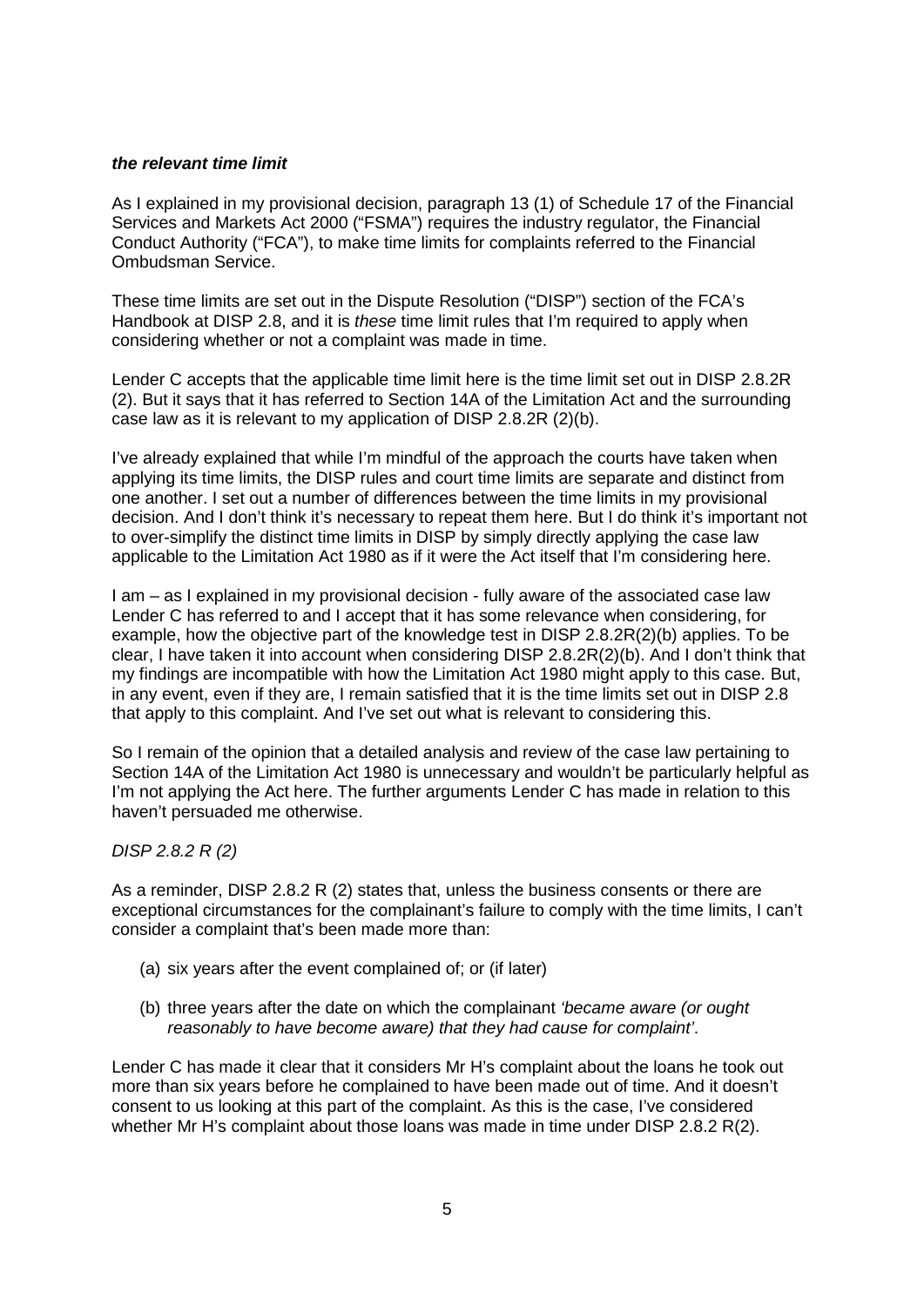## *DISP 2.8.2 R (2)(a) – six years from the event complained of*

Both Lender C and Mr H are in agreement that as Mr H complained to Lender C in May 2016 (and he hadn't complained to us before this), he complained more than six years after he was given a loan in March 2010 and two loans in April 2010. And as he's complaining that Lender C gave him these loans when it shouldn't have, his complaint was made more than six years after the events Mr H is complaining about.

Lender C maintains this should be the end of the matter. It says it formulated its policy (of not considering whether the three year limb of DISP 2.8.2 R(2) was engaged) on the basis of an ombudsman's final decision issued in June 2016. It says my provisional decision departed from what was said in that decision and marks a change in approach and I've not explained why there has been this change in approach.

I want to start by saying that it has always been the case and continues to be the case that, when determining whether a complaint was made in time, we have to consider and apply the facts of a particular complaint against the time-limit rules set out in DISP 2.8.2R(2). Indeed Lender C's most recent response suggests that it is aware (and it has been aware) that we've always been required to consider whether the three year limb of DISP 2.8.2R(2) provides a consumer with longer to complain, from reviewing decisions involving other financial products.

This is the reason why my provisional decision didn't provide an explanation about any change in approach as there is no change in that requirement. Equally Lender C's most recent response acknowledges that the issue of whether the three year limb of DISP 2.8.2R(2) provides a consumer with longer than six years has only been a relatively recent consideration because most complaints were in fact made within six years of each loan being complained about.

I've noted Lender C's comments about another case. I've taken that decision into account and I agree that consistency in approach is important. But I am not bound by that earlier decision. And, in any event, I find it offers little assistance here as it said nothing at all about the DISP 2.8.2R(2)(b), or the three year part of the time limit.

Ultimately, my role is to apply the provisions in DISP 2 to the facts of Mr H's case in order to decide whether I can assume jurisdiction to consider his complaint. So while I've carefully thought about Lender C's arguments, Mr H's complaint about his first three loans will have been made in time if I conclude his time limit for complaining was extended by DISP 2.8.2R (2)(b) and he complained within three years of when he was, or he ought reasonably to have been, aware he had cause to.

I've given careful thought to whether this is the case.

#### *DISP 2.8.2 R (2)(b) – when did Mr H actually become aware that he had cause to complain?*

Mr H has been asked when he *first* became aware he had cause to complain. And he told us that he actually became aware of cause for complaint in late April or early May 2014. He said that he'd just been made redundant, was looking to save money and eventually ended up reading a blog about unaffordable lending. He says the blog referenced a consumer's borrowing from Lender C and this caused him to start thinking about and remembering his own situation.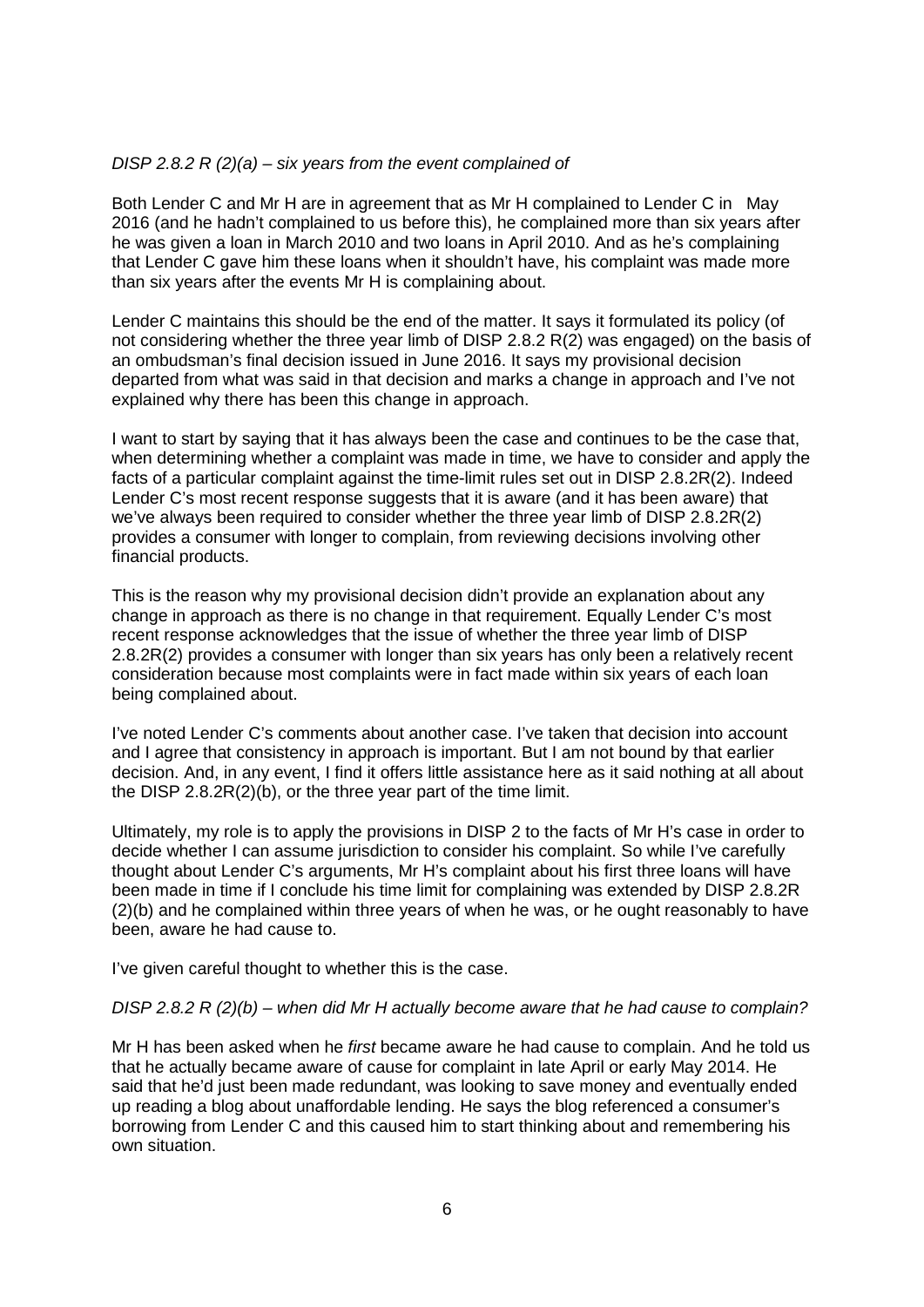So Mr H has said that he became aware of his cause to complain *before* Lender C sent him the information it is now relying on to say the receipt of which meant he had actual – or at the very least constructive – knowledge of his cause to complain.

Lender C argues that "no reliance can properly be placed on the account given by Mr H because his recollection is so clearly flawed". Lender C says this is because it believes what Mr H says is clearly contradicted by what it sent him in November 2014 and what he would've started seeing in October 2014.

Lender C has in fact gone further, by inviting this service to apply its logic to other complainants too. It says that "a detailed examination of Mr H'ss situation … demonstrates clearly that it is extremely risky for the FOS to place reliance upon a complainant's recollection of their state of knowledge".

I have concerns about the argument that Lender C is developing here. I think that there is an implicit argument that we can't adequately test Mr H's and other complainants' assertions. But I see no contradiction at all between what Mr H has told us (about the point at which he actually became aware of cause for complaint) and the information Lender C sent to him in late 2014. In fact, Mr H's recollections start the three-year time limit *earlier* than Lender C's November 2014 letter.

It is entirely possible for a complainant to have attained actual knowledge of cause for complaint prior to receiving information from a respondent business, or prior to when a complainant generally ought reasonably to have known they had cause to complain.

For example, the complainant may have sought advice and had been informed they had reason to complain. And, in this case, Mr H says he first became aware of his cause to complain because of information he read – a blog on unaffordable lending – *before* the information Lender C has referred to, which may or may not have been sufficient to engage DISP 2.8.2 R (2)(b).

I'd also add that we have a statutory duty (Section 225 FSMA) to resolve disputes *"quickly and with minimum formality by an independent person".* So considering evidence and deciding the appropriate weight to place on a given complainant's evidence and submissions are matters we routinely consider not only when determining whether a complaint has been made in time but also when determining whether or not a complaint should be upheld. So these questions aren't unique to this complaint or even to complaints involving high-cost short term credit as Lender C appears to suggest.

For the sake of completeness, I also want to explain that I didn't reach my finding that Mr H became aware of his cause for complaint in 2014 simply because he said this. I weighed up both the plausibility and consistency of what he said against everything else I'd been provided with. And in the absence of any further persuasive argument or credible reason to doubt what Mr H says, I remain of the view that Mr H didn't attain actual awareness of his cause to complain until he read a blog on unaffordable lending in 2014.

This means that Mr H will have complained in time *unless* it's the case that he *ought reasonably* to have been aware that he had cause to complain (or as Lender C puts it he had constructive knowledge) by 9 May 2013 at the latest.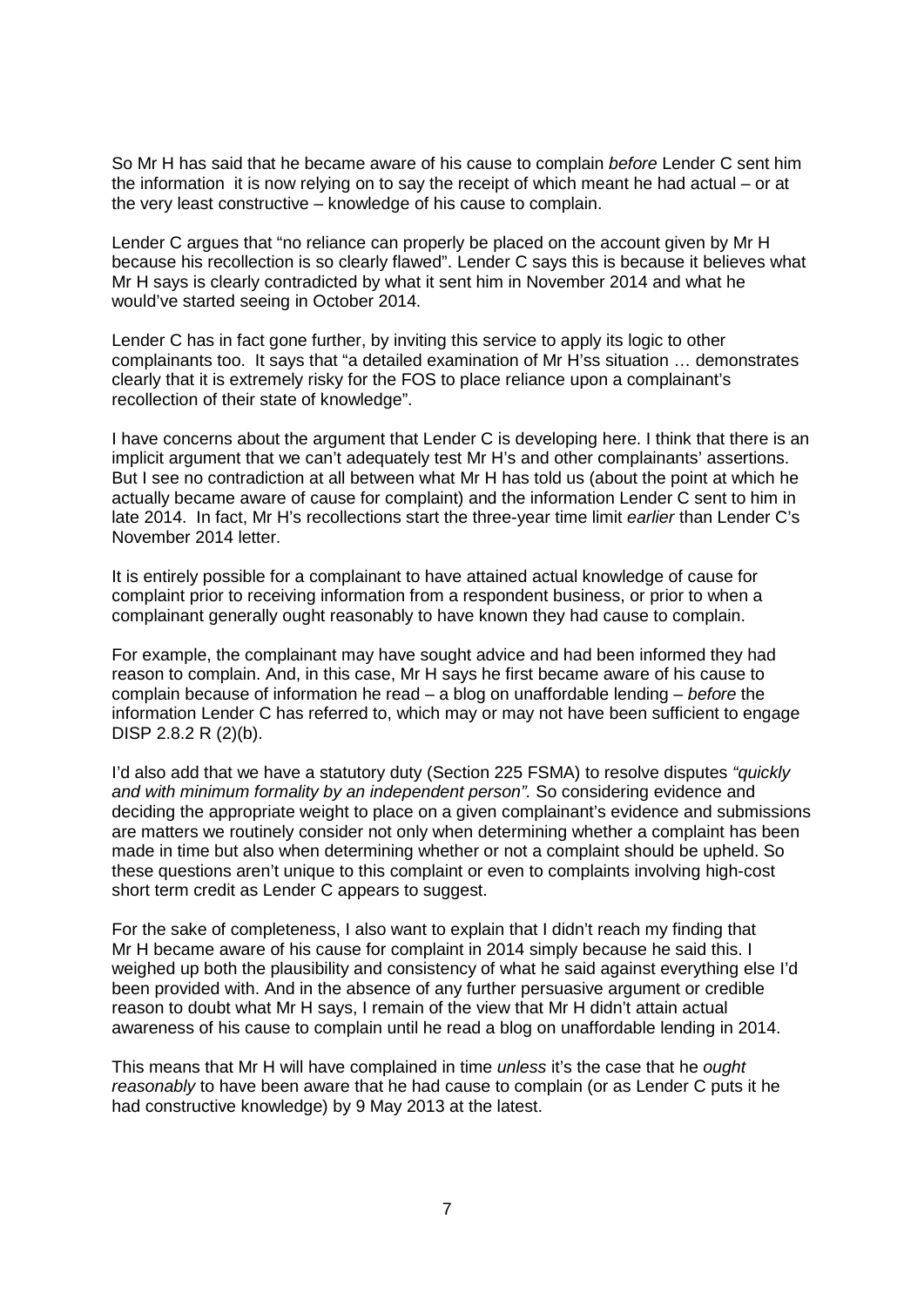So it seems to me that my consideration of whether Mr H complained in time essentially boils down to determining one key question – *when ought Mr H reasonably to have become aware he had cause to complain about his first three loans?* If the answer to this question is on or before 9 May 2013 then Mr H's complaint (about his first three loans) will have been made too late and this will mean we can't look at it.

## **DISP 2.8.2R (2)(b) – Ought Mr H reasonably to have become aware he had cause to complain by 9 May 2013?**

In my provisional decision, I made it clear that that there are effectively two parts to DISP 2.8.2R (2)(b). There's a subjective part, which relates to the complainant themselves - i.e. were they aware they had cause to complain. And there's also an objective part, which requires me to consider whether a reasonable person, in those circumstances, ought to have been aware they had reason to make the complaint they have made earlier than they say they actually did.

In my provisional decision, I explained that having cause to complain required a complainant to not only be aware of a potential problem, but also to be aware that the problem may have been caused by someone else (and who that someone is). And it follows that for it to be the case that Mr H ought reasonably to have been aware of his cause to complain, I will need to be persuaded that he *ought* reasonably to have been aware (even though he may not have been actually aware) of three things:

- 1) that his loan(s) was unaffordable;
- 2) that the unaffordable loan caused him loss; and
- 3) that Lender C's actions (or its failure to act) may have caused the loss.

I also explained, in my provisional decision, that given what he's said about approaching Lender C after he'd already taken ten previous payday loans and having debt problems which meant he sometimes couldn't eat, I think that Mr H ought reasonably to have been aware that he was borrowing because he was struggling to repay previous loans.

And Mr H would also have been aware, or ought reasonably to have been aware, that he was paying an increasing amount of interest the more loans he took out. So I think that Mr H also ought reasonably to have been aware that he may have suffered a loss, or that he was suffering a loss as he was taking out these loans. But I wasn't persuaded that Mr H realised that Lender C might've been responsible for his repayment problems – nor did I think that Mr H ought reasonably to have made that connection either. In my view, Mr H would, quite reasonably, have seen Lender C's offer of further loan as a solution to his problem, rather than a cause of it.

Lender C agrees with my conclusions on stages one and two. It agrees Mr H ought to have realised that his loan(s) was unaffordable and that he had suffered or would suffer a loss. But it disagrees on stage three.

It's unclear whether it disagrees with stage three on the basis that it isn't necessary for a consumer to attribute responsibility for their problem to the respondent business, or whether it disagrees with my conclusion that it isn't the case Mr H ought reasonably to have made the connection that Lender C might have been responsible for his problem.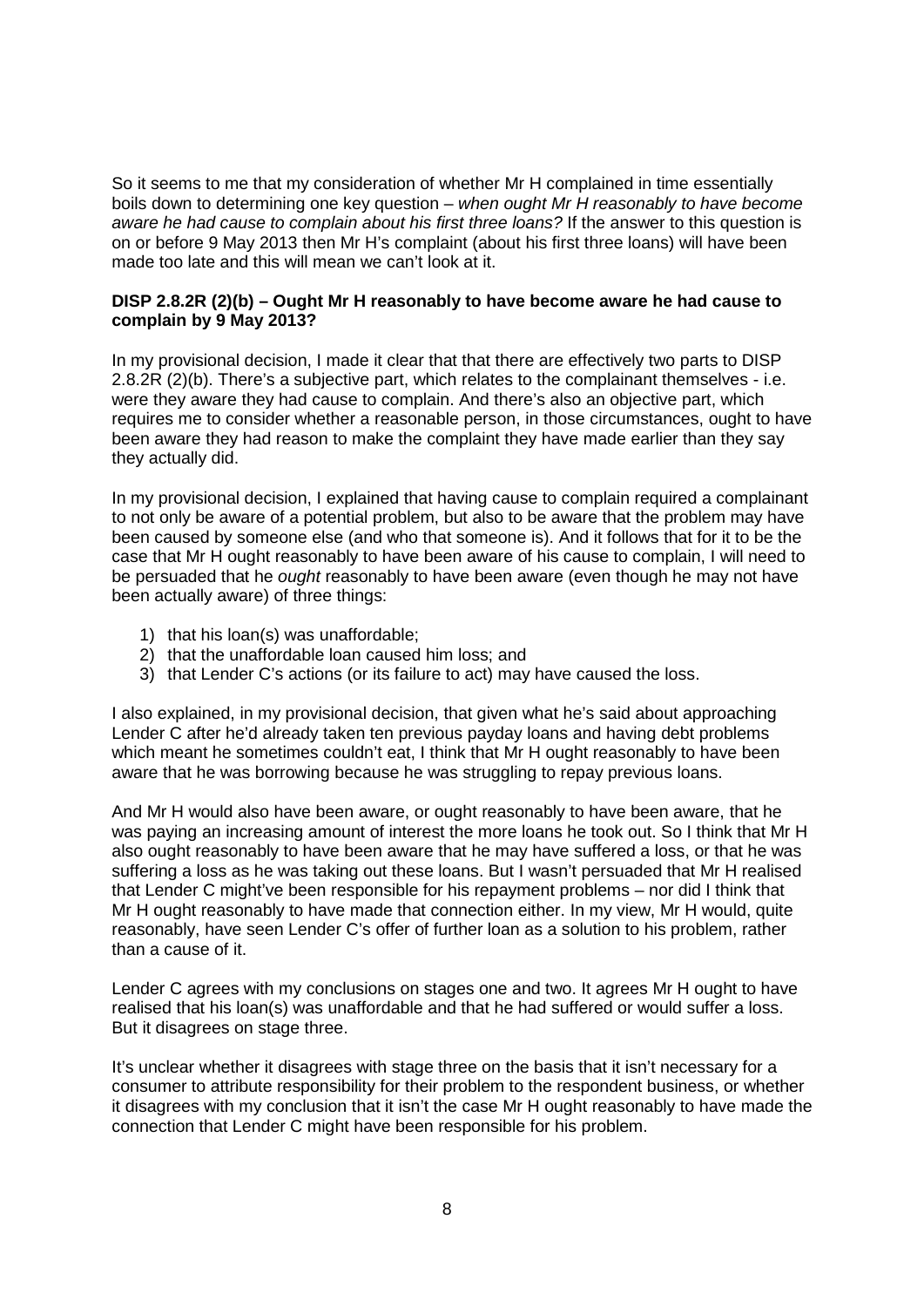I say this because Lender C's response says *"However, the provisional decision does go on to conclude that it was necessary for Mr H to be aware that Lender C might have done something wrong in giving him the funds he'd asked for in order for time to start to run against him. We make it clear that we do not agree that this is the correct approach in relation to constructive knowledge (the approach we consider should be taken to this is issue is explained below).".* The remainder of the response then goes on to explain why Mr H ought reasonably to have made the connection that Lender C might've been responsible for his problem.

But I think Lender C may have misinterpreted the relevant part of my decision. My provisional decision said:

*"That said, I think that having cause to complain requires a consumer to not only be aware of a potential problem (in this case, the unaffordable lending), but also to be aware that the problem may have been caused by someone else (and who that someone is).*

*In some instances it'll be quite clear that the business might have (at least) some responsibility for what happened to the consumer. So, for example, it's likely that a consumer taking out a product on the basis of information given to them by a business would normally have reason (or ought reasonably to have had reason) to think the business might have done something wrong when they later found out that the information was misleading. Usually, a reasonable person would attach some blame on the person providing them with information they relied on if that information turned out to be inaccurate or untrue.* 

*But equally it's possible (and sometimes perfectly reasonable) in some situations, for a consumer to not realise someone else might have some responsibility for their problem until something or somebody else made that connection for them* [my emphasis]*. And I think that's what happened here".*

I want to make it absolutely clear that I did not reach the conclusion time would only start running against Mr H once he attained actual knowledge Lender C might've been responsible for his problem, as Lender C appears to be suggesting. Clearly such an approach would ignore the 'ought reasonably to have been aware' element present in DISP 2.8.2R (2)(b).

And I want to make it clear that my provisional decision agreed (and I still agree) that time would've started running against Mr H from the point he ought reasonably to have made the connection that Lender C might've been responsible for his problem, if this was earlier than when he actually realised this in 2014.

The reason why I found that Mr H complained in time, in my provisional decision, was because what I'd seen and been presented with hadn't persuaded me he ought reasonably to have made the connection Lender C was responsible for his problem. In other words, what I'd seen hadn't persuaded me that Mr H ought to have made the connection between him being unable to repay his loan and Lender C perhaps being responsible for this. And I think that it is important for me to point this out.

#### *Lender C's arguments on the evidence relied on in my provisional decision*

Lender C has also challenged some of the evidence I relied upon when contextualising the wider environment and circumstances in which short term loans were taken out, when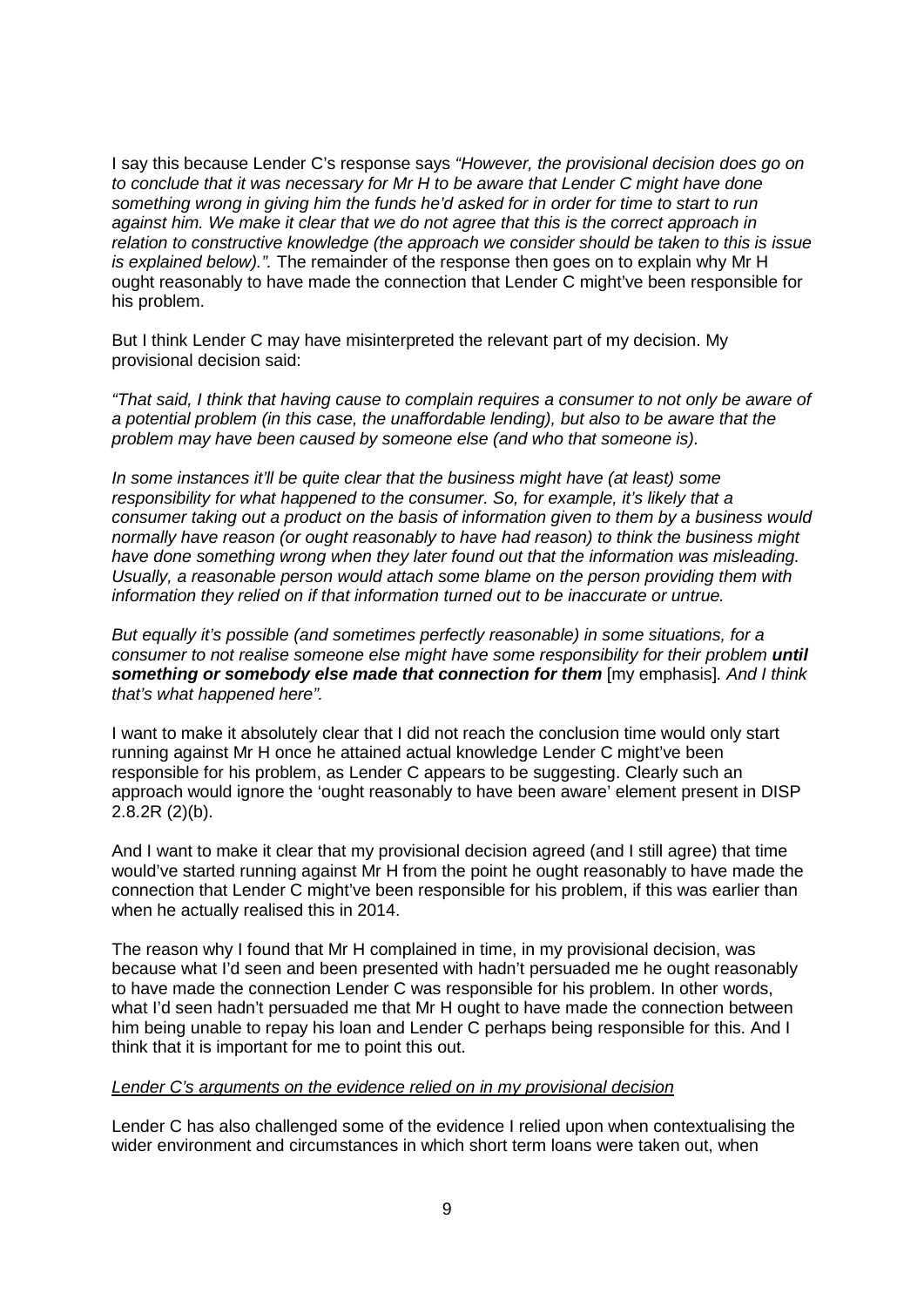Mr H took his in 2010. It says it has grave concerns about the reliance I placed on the two publications I cited.

On page six of my provisional decision, I said:

*"In reaching my decision about what a consumer 'ought reasonably' to have known, I think it's important to take into account the wider environment and circumstances in which short term loans were taken out, when Mr H took his in 2010.*

*For many borrowers, the role of short-term lenders was to provide relatively (compared to other borrowing types) small amounts of money to consumers, when other mainstream lenders wouldn't lend to them. Most consumers approached such lenders knowing that they might well have difficulty paying back what they borrowed. And for many it would have seemed like such loans were 'there if you want it' up to a certain amount, with the borrower seeming to control much of the process – selecting how much they wanted to borrow and for how long (up to specified limits) and completing the process in minutes."*

#### I then went on to say:

*"It would – in my view, quite reasonably – have seemed to many consumers seeking short term loans, at this time, that it was part and parcel of such arrangements that they might not be able to repay them in full from disposable income at the first attempt. Instead, they might have to take out another loan or significantly alter their other financial arrangements to repay the loan. That was all part of the service the short term lender provided and the experience of many with a previous history of borrowing.*

*Indeed not being able to pay back loans on time, or having to defer them was seen as the norm, given the refinancing of such loans was readily available and even encouraged in the event of payment difficulties. And it seems to me this would only have added to a borrower's view that short term lenders were assisting them by providing a service to them when they were already in difficulties when most others wouldn't."* 

While Lender C has challenged the way I have relied on the evidence I cited, it doesn't appear to challenge the overall conclusion I reached, or at least parts of it. But to be clear, I referred to the Office of Fair Trading's ("OFT") "Payday Lending Compliance Review Final Report" ("final report"), which was published in March 2013, simply as an indication of what the then regulator thought of the payday lending market. I did not suggest that this report was a detailed account of borrower attitudes towards payday lending.

I agree that the final report was a compliance review of the payday lending sector to investigate the extent to which payday lenders complied with the Consumer Credit Act, other legislation and met the standards set out in the OFT's guidance to irresponsible lending ("ILG").

The review was prompted by concern that some payday lenders may have been taking advantage of people in financial difficulty. And it sought to highlight examples of what the OFT considered poor practice and evidence of non-compliance with the relevant law and failure to meet the minimum standards expected. The analysis was also put together to help the FCA's work on payday lending ahead of it assuming responsibility for regulating the sector.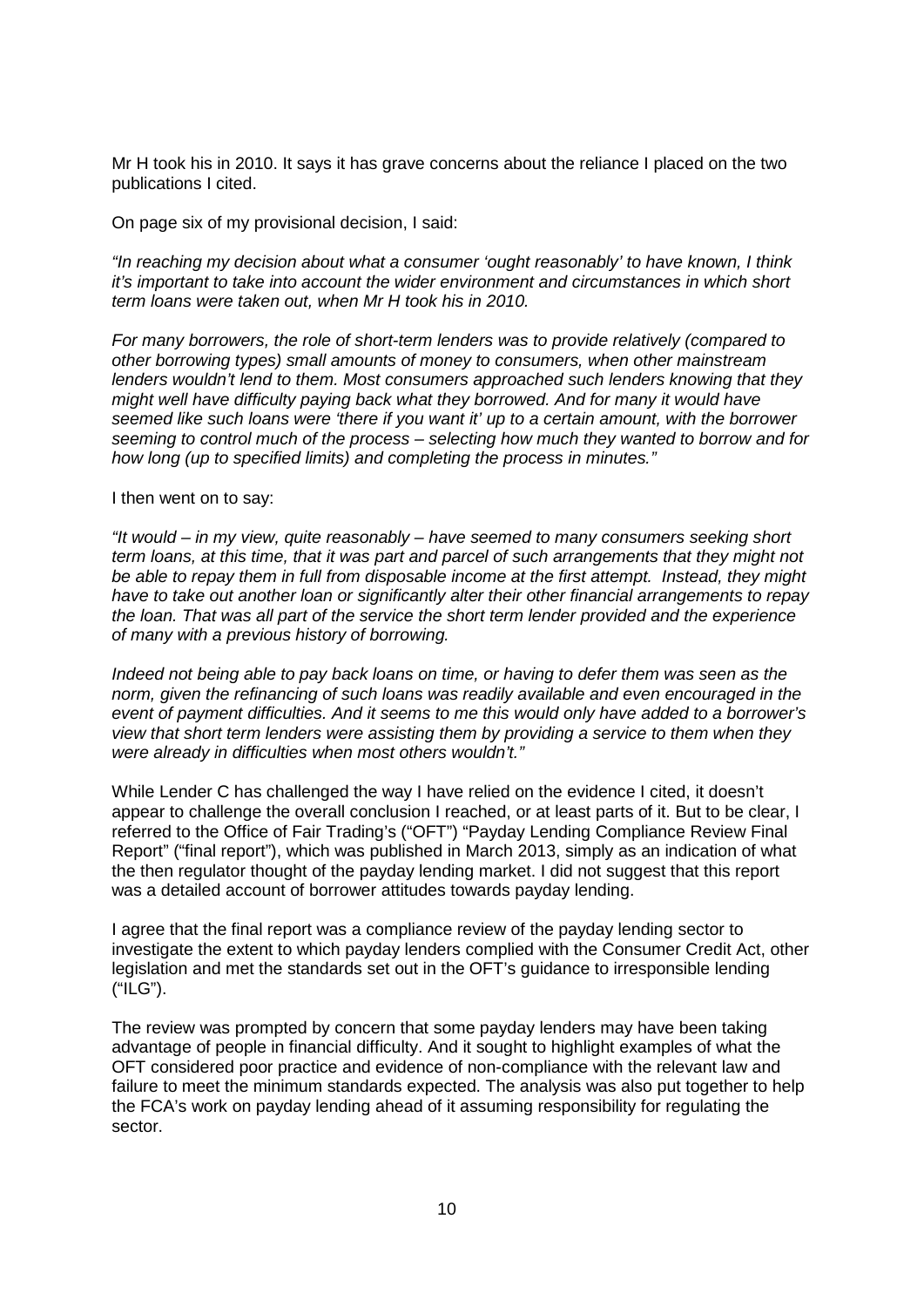Page three of the report illustrates that it was common for borrowers to be unable to repay their payday loans without borrowing again. It says:

*"Additionally, firms describe and market their product to consumers as one-off short term loans (costing on average £25 per £100 borrowed for 30 days), but in practice around half the revenue comes from loans which last longer and cost a lot more because they are rolled over or refinanced. Lenders do not need to compete hard for this source of revenue because by this time they have a captive market. This, and the misuse of continuous payment authorities to reclaim monies owed, may distort incentives for lenders, encouraging them to make loans to people who cannot afford to repay them first time".*

Page ten of the report also says:

*"One in three loans is rolled over or refinanced, accounting for almost 50 per cent of revenues. Yet, as noted above, lenders are not competing for these revenues. Consumers in this position are largely captive and the evidence suggests that lenders are slow to make them aware of the alternatives available to them. In our view, it is not acceptable to sell a loan with the expectation that a consumer will need to rollover. However, we saw at least a third of lenders actively promoting rollovers at the point of sale."*

In my view, the contents of the final report do suggest that the regulator found a payday loan market where not being able to settle a loan in full – either through rolling over or refinancing – wasn't out of the ordinary and in many instances encouraged. And it is in this context that I find support for my conclusion that it wasn't unreasonable for a payday loan borrower to have held the view that their inability to repay without borrowing again wasn't problematic – and not necessarily an obvious indication of a potential failure on the part of the lender.

I've also considered the points Lender C has made about the research paper entitled *"Making Consumer Credit Markets Fairer"* ("research paper"), which was commissioned by the Department for Business Innovation & Skills and published in October 2013. I accept that the report does contain a warning that qualitative findings are not representative of the views of the general public. But the purpose of referring to this paper wasn't to set out what the view of the general public was.

I referred to the research paper on the basis that it gave some insight on the perceptions of those who had already used or were planning to use payday loans. Indeed the authors of the research paper say that *"qualitative research is designed to be detailed and exploratory and provides insight into the perceptions, feelings and behaviours of people".* 

The authors also explain, on page 15, that the make-up of the research groups was tailored to take account of research carried out by the Consumer Finance Association ("CFA") – the principal trade association representing the interests of short-term lending businesses operating in the United Kingdom. This was to take account of the variety of groups that used payday loans and to achieve a balanced and meaningful sample frame.

So while I accept Lender C's argument that there are some sections of the paper that are less supportive of the view reached in my provisional decision, I don't think it is unreasonable for me to have considered and then placed some limited weight on this paper. I also want to reiterate that I did not reach my finding on the wider environment and circumstances in which short term loans were taken out in 2010 solely on the basis of the research paper alone.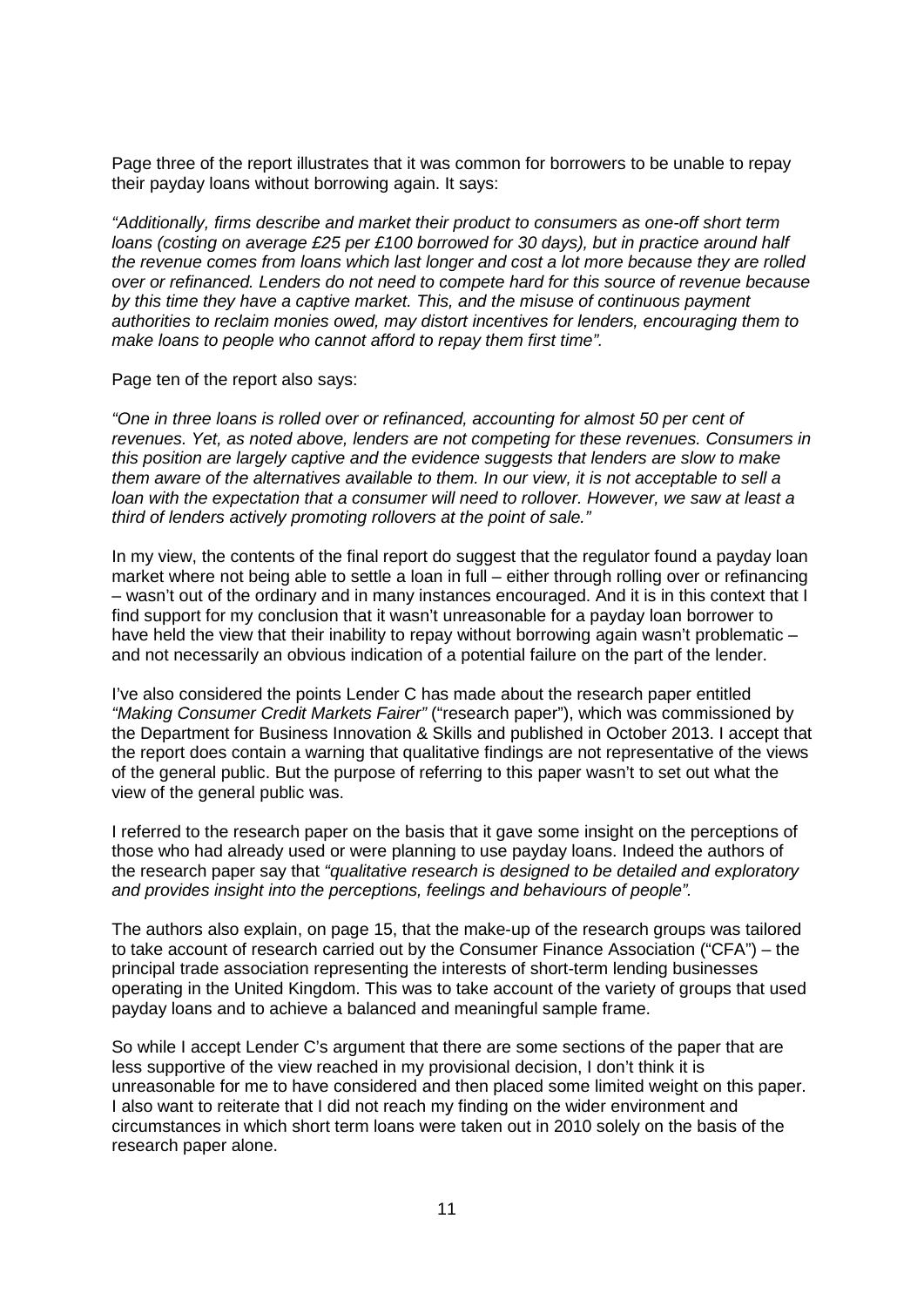Lender C has referred to the ILG. But it hasn't elaborated on why this is relevant in terms of understanding the nature of the payday lending market in 2010. And while it has referred to Mr H's credit agreements and the accompanying information (which I will go on to consider), this information is specific to Mr H and it doesn't really shed much light on the nature of the market as a whole. Equally as I've set out above, while it is has objected to some of the information I relied on, I can't see that Lender C has challenged the presumption that consumers having to borrow again and lenders re-lending wasn't particularly unusual in 2010.

## *the information Lender C has referred to in its most recent response*

As I've set out, on page four of this decision, Lender C has referred to a letter it sent to Mr H in November 2014 as well as information on its website and press articles from October 2014. It has argued that this information ought reasonably to have made Mr H aware of his cause to complain.

However Mr H complained in May 2016, which is clearly within three years of the date of all the information Lender C has referred to. And as I've already explained, what Mr H says means that DISP2.8.2 R (2)(b) was already engaged before Mr H may or may not have seen this information.

So while I understand Lender C's eagerness for this information to be considered (bearing in mind the implications for other cases), as I'm required, in this decision, to consider whether Mr H complained in time, I don't think that the information referred to affects my conclusions here. And I haven't considered whether that information ought reasonably to have made Mr H aware of his cause to complain as I'm satisfied that he *already* had actual knowledge of his cause to complain by this stage.

I've instead focused on the other information Lender C has relied on – the information provided at the time of the loans - and considered whether Mr H ought reasonably to have been aware of his cause to make this complaint by 9 May 2013 at the latest.

#### *the information Mr H was provided with at the time he was given his loans*

I've given further consideration to the points Lender C has made in relation to the information contained on the credit agreements Mr H was provided with – not least because Lender C has now provided me with what it has described as an example agreement (dated March 2010). As it has been described as an example agreement, I'm assuming for these purposes it is similar to what Mr H would have been provided with.

I've given careful thought to the content of the loan agreement and the supplementary information provided.

It's fair to say that Mr H was provided with a "Missing payments" warning on his credit agreement, which said:

*"Missing payments could have severe consequences and make obtaining credit more difficult".*

Lender C has also referred to information contained in the Lender C Loan Conditions document which was provided as an annexe to the main contract. It has referred to Clause 2 which is entitled Loan Approval and says: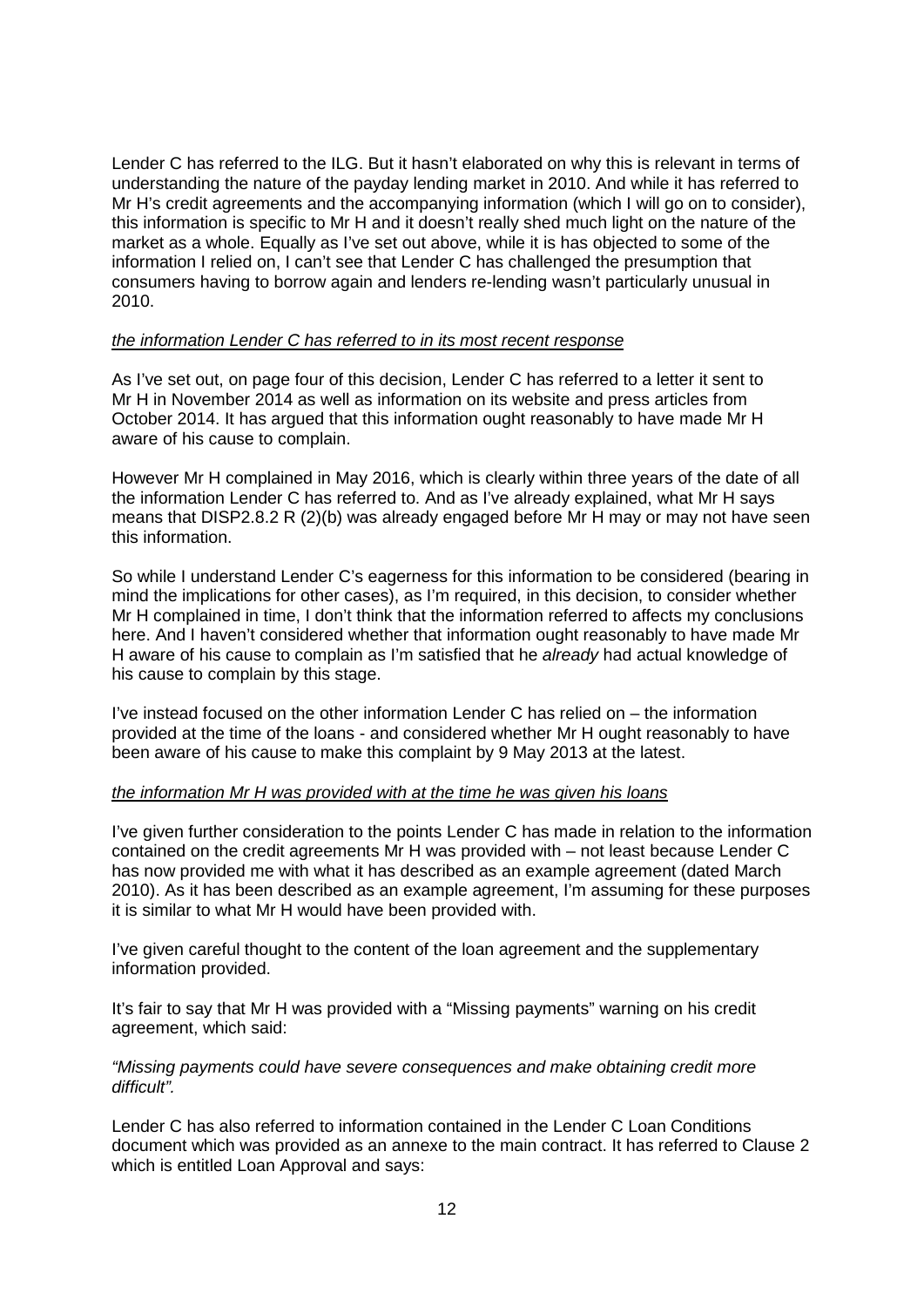# *"2. Loan Approval*

- *a. If and when we provisionally approve your loan application, actual payment of the loan amount is subject to:*
	- *i. us ensuring that the information you gave us was not inaccurate or deficient in any respect (if we discover that it was, then the Agreement will be void and this information will be reported to credit reference and fraud agencies);*
	- *ii. us checking your credit reference and the information you provide to assess the affordability of the loan."*

Lender C has also referred to Clause 5 of the agreement, which is entitled our relationship with you and says:

*"5. Our Relationship with You*

- *a. If you miss a loan repayment, or find yourself in financial difficulties and you believe you cannot afford to repay the amount due under your Agreement, you should contact us as soon as possible by email to customercare@Lender C.com. We will do the following:*
	- *i. explain the procedures we will apply and your options;*
	- *ii. tell you if your account is being passed to a Collections Agency.*
- *b. You should tell us or a Collections Agency, as the case may be, when your circumstances change in a way that may adversely impact your ability to repay the amount due under your Agreement.*
- *c. If your relationship with us or the Collections Agency has broken down, this will be included in the information supplied to the credit reference agencies. You should be aware that this may have serious consequences for your ability to get credit in the future."*

I want to start by saying that whether the information Lender C has referred to ought reasonably to have led the consumer to make such a connection will depend on things such as the content of the information, when it was provided and its prominence within the overall documentation given to the consumer.

I've considered Lender C's arguments and the documentation in light of this.

Lender C has provided *some* of the information from Mr H's application but it still hasn't explained at what stage this was provided to him. So I don't know whether it was in fact provided before Mr H had submitted his loan application, or whether it was provided after the application was approved, but before the funds were released.

In any event, I've considered the information and note that Clause 5a does suggest that Mr H should contact Lender C (and provides contact details) if he finds he is unable to repay what he owes. It also says that Lender C will then explain its procedures and what his options are.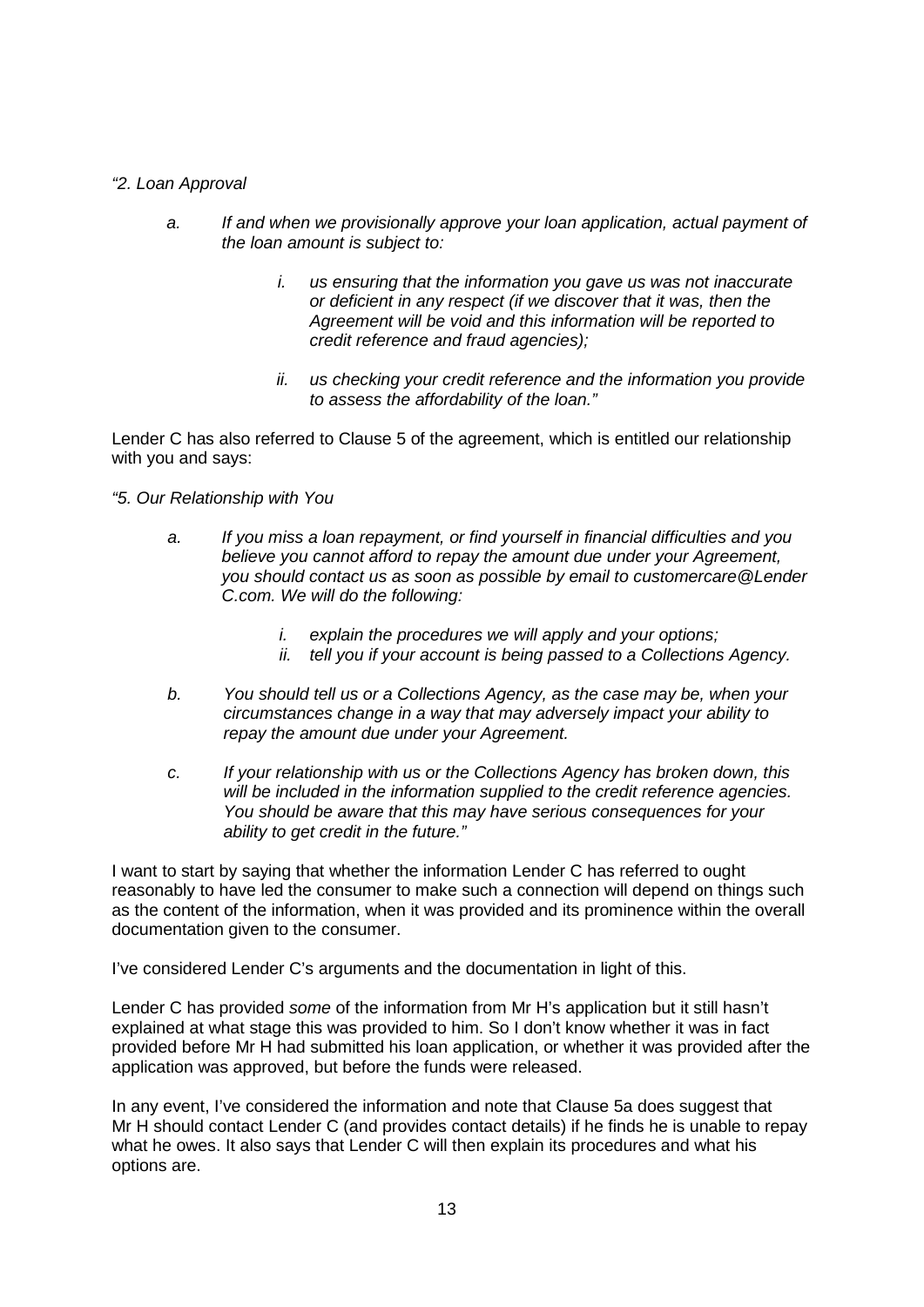Clause 5b also says that Mr H should contact Lender C if his circumstances change in a way that may adversely impact his ability to repay what he owed. But all of this information is in relation to what Mr H should do if his circumstances change after he had taken his loan. And Mr H's complaint isn't that Lender C failed to help him when his circumstances changed. So I don't see how this information would have led him to question the lending decisions Lender C made.

I've also reviewed the information provided in Clause 2 of the loan conditions. The information in this clause suggests that even though his loan might have been provisionally approved, the funds wouldn't be paid until Lender C had checked the information Mr H provided and completed a credit check to assess the affordability of the loan. But there was nothing to say that Lender C was doing this because it had a duty to ensure that Mr H could sustainably repay his loan. And that this wasn't being done simply to ensure that Lender C would get its money back. Interestingly enough there isn't a reference to the ILG or anything about Mr H's rights (and/or Lender C's obligation to ensure the loan could be sustainably repaid) in this section either.

Equally as the loan amount was paid to Mr H, I don't see why he would have had reason to believe that the information he provided might not have been checked in the way suggested – especially as it looks like he was only asked to provide details of his income. And bearing in mind what Mr H has said as part of his complaint – that he was borrowing to repay another payday lender he'd previously borrowed from on ten occasions – I don't think that this information together with him having trouble repaying and needing to borrow again means that he ought to have made the connection that Lender C might have been responsible for his problem.

In these circumstances, I think Mr H was reasonably entitled to hold the view that borrowing again was perfectly normal – as that is why he'd approached Lender C in the first place.

For the sake of completeness, I'd also add that as well having doubts about the information itself, I also have concerns about the prominence of the information Lender C has referred to.

To explain, of all the information referred to only the Missing Payments warning is included on the agreement Mr H signed. Mr H isn't complaining that he wasn't made aware of the consequences of missing a payment. And from the information provided, I can't see that he did miss a loan payment either. So I don't see how this warning ought to have prompted Mr H into enquiring whether Lender C might've been responsible for his problem as a result of giving him a loan it shouldn't have.

I'm also concerned at the fact that Lender C's Loan Conditions appear to have been provided in an annexe to the credit agreement – rather than in the agreement itself. And I haven't been provided with anything which suggests that Mr H had to read this information before he would have been able to proceed with his application.

Equally while there is a section headed *"IMPORTANT – PLEASE READ THIS CAREFULLY TO FIND OUT ABOUT YOUR RIGHTS"*, on Mr H's credit agreement, this section is concerned with what Mr H could do if he wanted to know more about his rights under the Consumer Credit Act 1974.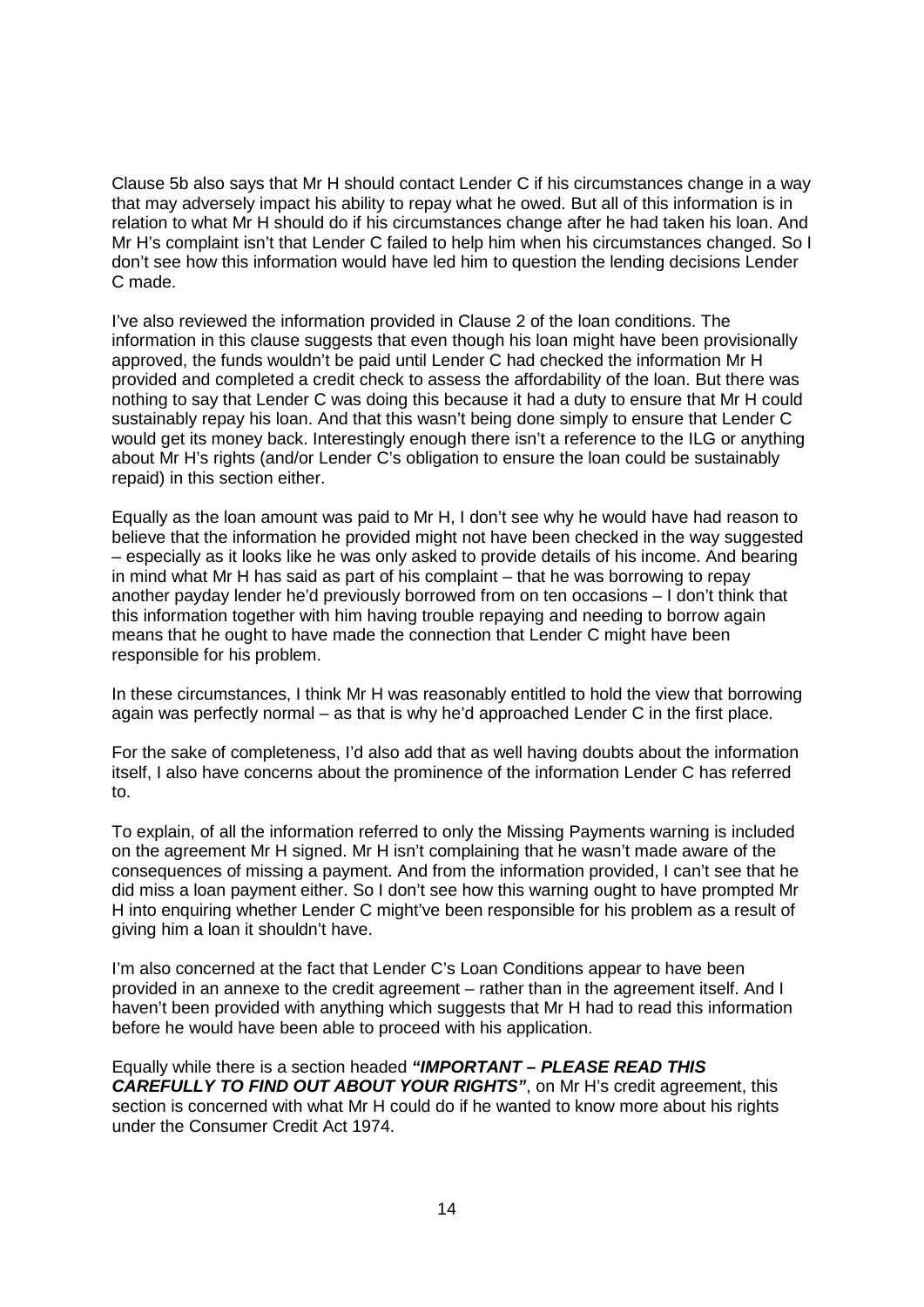The only example given of consumer's rights under the Act is in relation to early settlement of a loan and any rebate that may be due as a result. And while Lender C had the opportunity to insert a warning stressing the importance of reading the attached loan conditions in this section it didn't do so.

So I can't see that Mr H had to read the information Lender C has referred to before he was able to complete his application. And in the absence of a warning about the importance of reading this information (even though such a warning about the importance of certain information was included), I would not have been satisfied that he ought reasonably to have read this additional information either. This is especially the case bearing in mind the speed at which this whole process would have taken place.

Finally, I have also carefully considered what Lender C has said about it being entirely unreasonable for the jurisdiction to adjudicate on complaints to be reliant on adventitious matters such as whether an individual happened to have read a certain blog about unaffordable lending. But DISP 2.8.2R (2)(b) is a knowledge, or an imputed knowledge, based provision.

So it follows that in some cases a complainant will have attained, or it will be the case that they ought reasonably to have attained, the knowledge required to engage DISP 2.8.2 R (2)(b). But this won't be the case in others. And if, how and when this happens will always vary depending on the facts of the individual case. I'm certainly not saying that time could only start running against Mr H, or any other consumer for that matter, until and unless he read a blog about unaffordable lending.

What I am saying is that this is what actually caused Mr H to make the connection (that Lender C might have been responsible for his problem) in this case. And I haven't seen anything, in this case, which persuades me that Mr H ought reasonably to have been aware that Lender C's actions (or its failure to act) might have been responsible for his problem at an earlier stage either.

#### **conclusions**

Having thought about everything provided, I think that Mr H's complaint about the loans he took in March 2010 and April 2010 was made in time.

In summary, I think this is the case because:

- I accept that as Mr H complained more than six years after when the events he is complaining about happened he complained outside the time limit in DISP 2.8.2R (2)(a). But I think his time limit to complain was *extended* by DISP 2.8.2R (2)(b);
- DISP 2.8.2R (2)(b) requires me to consider when Mr H became aware, or he ought reasonably to have been aware, of cause for complaint.
- I think that in order for Mr H to have been aware of cause for complaint that he would have had to have been aware of three things:
	- $\circ$  that there was a problem in this case the loan(s) was unaffordable;
	- o that the unaffordable loan caused him loss; and
	- o that Lender C's actions (or its failure to act) may have caused the loss;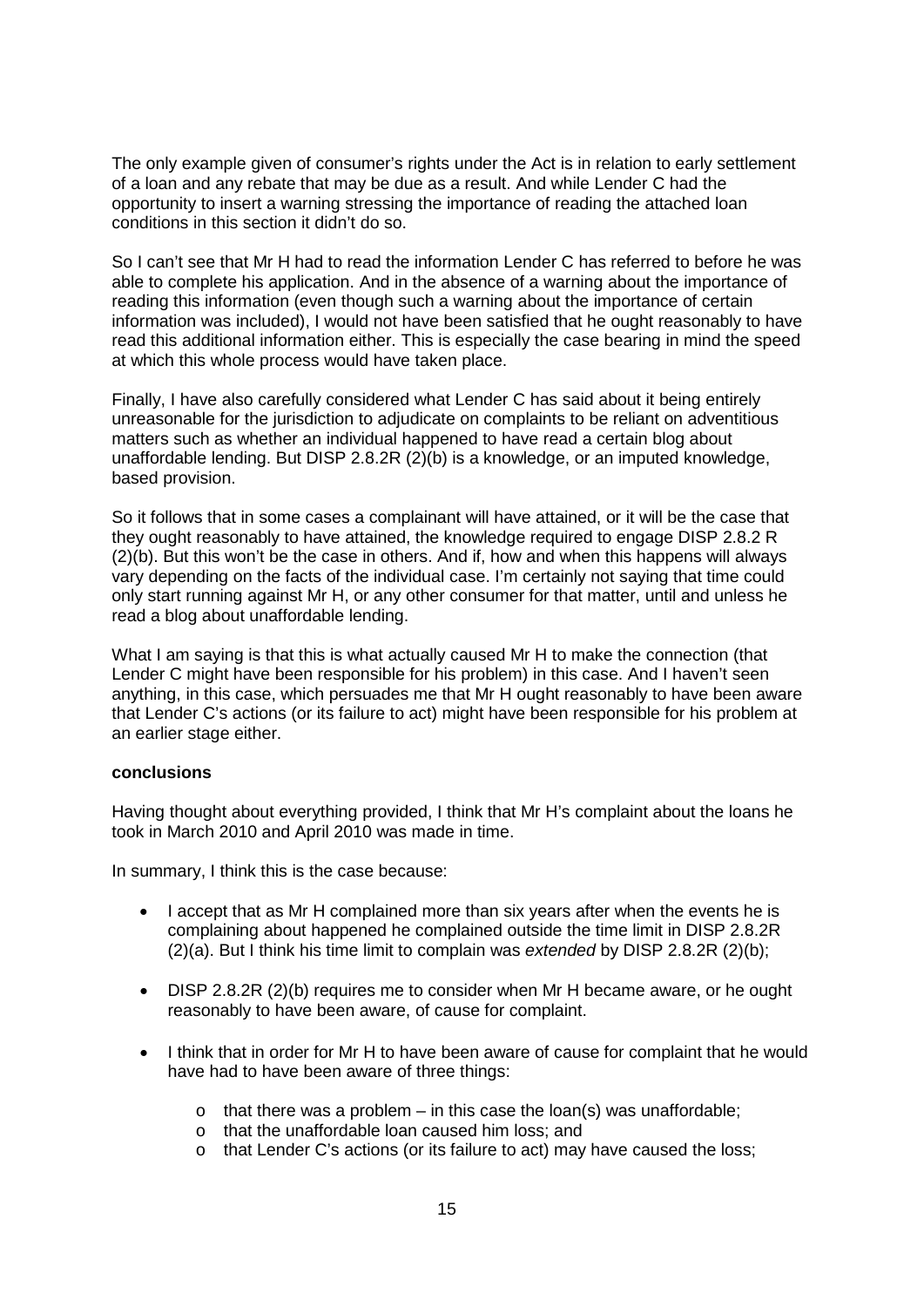- Mr H only actually became aware that he had cause to complain in 2014 and he complained within three years of this;
- although Mr H may only actually have become aware of his cause for complaint, time might already have started running against him if he ought to have been aware of this earlier;
- I think that in order for it to be the case that Mr H ought reasonably to have had cause for complaint the facts of the case would have to suggest that he ought reasonably to have been aware of three things:
	- $\circ$  that there was a problem in this case the loan(s) was unaffordable;
	- o that the unaffordable loan caused him loss; and
	- o that Lender C's actions (or its failure to act) may have caused the loss;
- I'm not persuaded that Mr H ought reasonably to have been aware that Lender C might have been responsible for the loss he suffered. This is because, having carefully considered everything provided, I don't think that Mr H ought reasonably to have made the connection that Lender C might've been responsible for the financial position he says he was in. So I'm not persuaded that Mr H ought reasonably to have been aware of his cause to complain sooner than he actually became aware of this in 2014;
- Mr H complained within three years of becoming aware, or it being the case that he ought reasonably to have been aware, of his cause to complain. So we do have jurisdiction to consider Mr H's complaint about the loans he took in March 2010 and April 2010.

#### **my decision**

For the reasons set out above and in my provisional decision dated 21 September 2017, my decision is that Mr H's complaint about the loans he took in March 2010 and April 2010 was made within the time limits set out in DISP 2.8.2R(2).

So I'm satisfied that the complaint falls within the jurisdiction of the Financial Ombudsman Service and should be reviewed on its merits.

Jeshen Narayanan **ombudsman**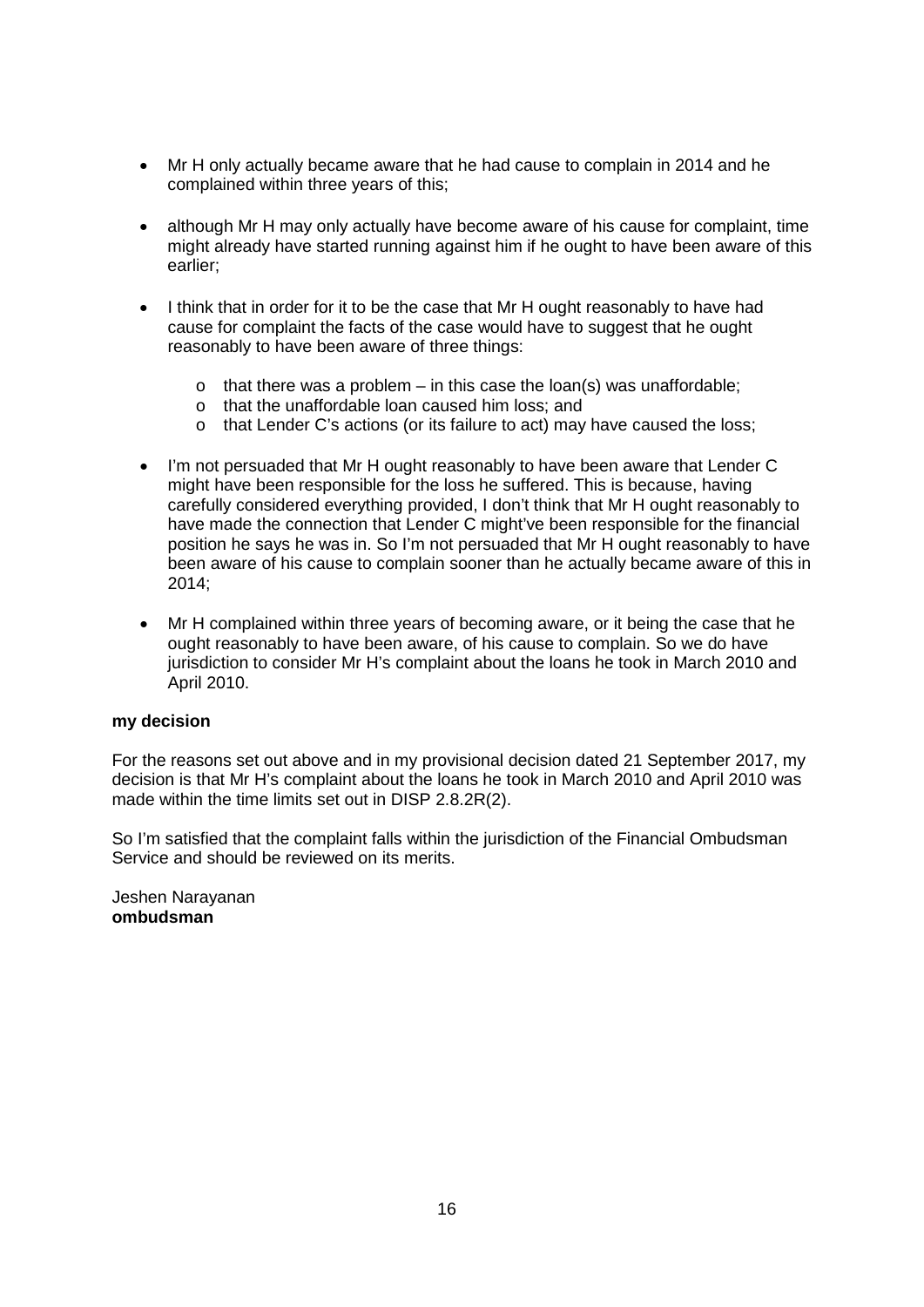# **Copy of Provisional Decision**

## **summary of the complaint**

Mr H has complained about fifty-four payday loans Lender C lent to him between March 2010 and September 2014. He's said he had to keep borrowing and in larger amounts as time went on and these loans trapped him in a "debt spiral" – where he had to borrow more on each occasion just to repay the previous loan, interest and charges.

## **background to the complaint**

Mr H complained to Lender C in May 2016.

Lender C issued its final response on 18 August 2016. The final response told Mr H that Lender C wasn't going to look at his complaint about his first three loans as he complained about them too late. This was because he complained more than six years after he was given these loans.

Lender C also offered to refund the interest and fees Mr H paid on twenty-one of the fifty-one loans it investigated. But it didn't think it had done anything wrong in relation to the other thirty loans taken between June 2010 and September 2014.

Mr H remained dissatisfied at Lender C's response and referred his complaint here. Two of our adjudicators thought about what Lender C and Mr H said and issued separate assessments on the complaint.

The first of our adjudicators thought that Lender C shouldn't have given Mr H loans four to fifty-four (i.e. all of the loans he took from June 2010 onwards). Lender C eventually accepted our adjudicator's view on these loans and has since redressed Mr H in line with her recommendation.

A second adjudicator then went on to look at the time limit issue on the first three loans Mr H complained about. He told Lender C that he thought we could look at Mr H's complaint about the loan he took in March 2010 and the two loans he took in April 2010. This was because he thought that while Mr H complained more than six years after he was given these loans, he complained within three years of when he knew, or he ought reasonably to have known, he had cause to.

Lender C disagreed with our adjudicator and provided an initial response to his assessment. In summary it said:

- objectively the unaffordability of these loans would have been clear to Mr H when he was unable to repay them in 2010 (the precise date in 2010 would depend on each loan);
- the nature of harm caused (by an unaffordable loan) is immediately apparent to a customer. It crystallises either at the time the loan is taken; or if not then, at the time the loan is due to be repaid;
- there is no possibility in these types of cases of a latent or hidden loss, where the customer only finds out much later that loss has occurred and they have cause to complain;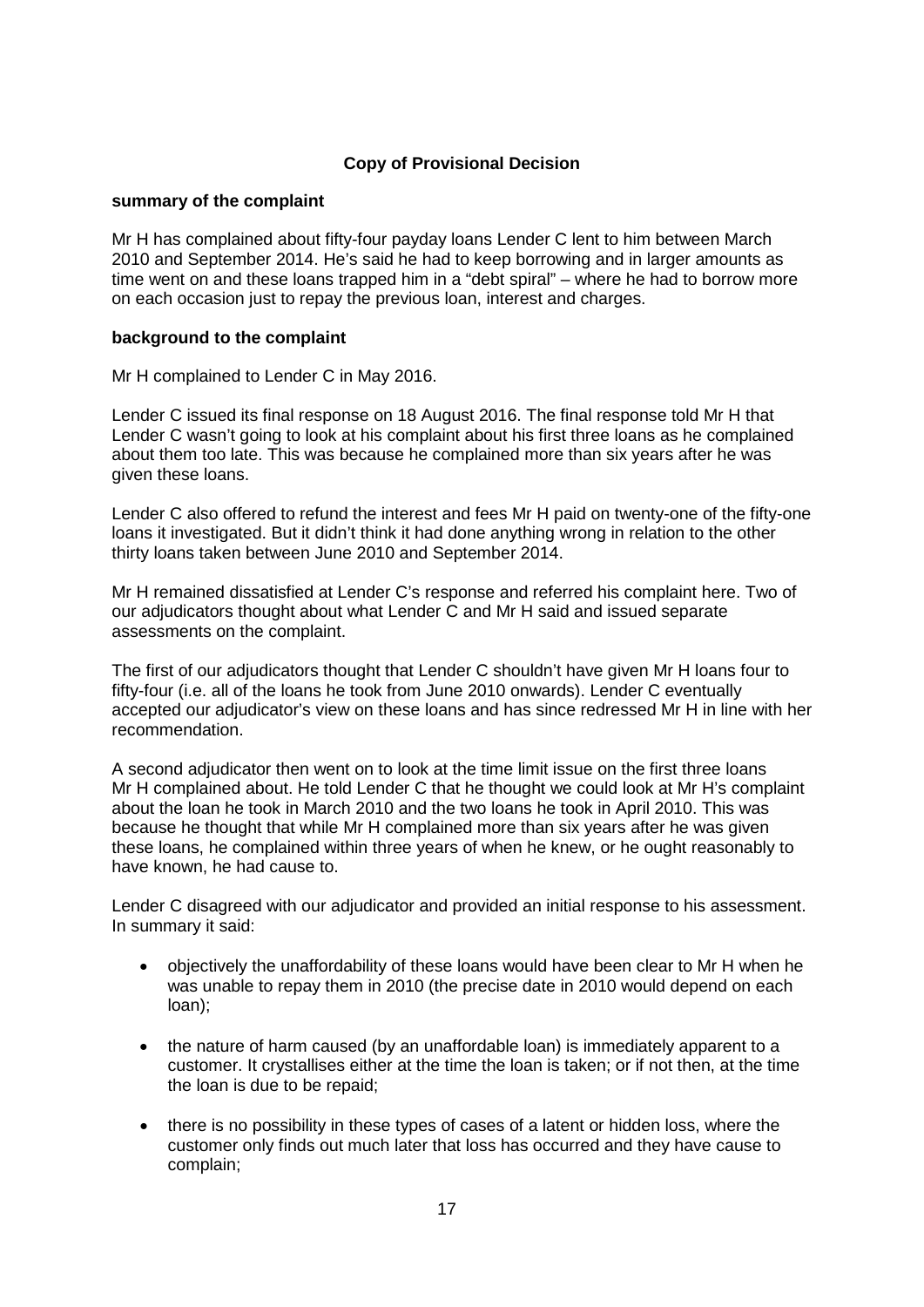• Mr H would have been reasonably aware in 2010 that he could have contacted it if he was in financial difficulties; and he could have made a complaint to either it or the Finance and Leasing Association ("FLA") under the terms of the credit agreement.

When it was told the complaint was being referred to an ombudsman, Lender C supplemented its arguments with a further response. In summary the second response said:

- DISP 2.8.2R is closely aligned with section 14A of the Limitation Act 1980 (the "Act"). So it wouldn't be fair and reasonable to disregard the associated case law when determining when a complainant such as Mr H ought reasonably to have become aware of his cause for complaint;
- The Courts have given guidance on the level of knowledge required to engage sect[i](#page-25-0)on 14A<sup>i</sup>. This guidance sets out three important principles:
	- o constructive knowledge is sufficient to start time running;
	- o a common sense approach should be taken to assess what a complainant needs to be aware of, actually or constructively;
	- o a complainant only needs to know that it is reasonable for them to begin to investigate further for them to have attained a sufficient level of knowledge.
- Our adjudicator's view went well beyond the sort of facts necessary for time to start running in the context of section 14A by requiring Mr H to have had actual knowledge:
	- o (a) that Lender C had an obligation to assess affordability; and
	- o (b) it hadn't complied with that obligation.
- Mr H should be taken to have had constructive knowledge of the facts referred to at (a) and (b) (set out above) when he repaid or found that he could not have repaid his loans if not earlier, because he could have made enquiries. And his credit agreements set out where he could make those enquiries;
- while I'm free to depart from the relevant law, I need to say that's what I'm doing and explain why I'm doing it, should I choose to do so.

Although I've summarised and only set out the main points of Lender C's responses, I can confirm that I've read and carefully considered all of the arguments it has made.

I want to make it clear that I'm not looking at whether any of Mr H's loans should or shouldn't have been given to him. This is only something that'll be looked at if I decide we're able to look at Mr H's case.

### **my provisional findings**

I've considered all of the available evidence and arguments provided by Mr H and Lender C to provisionally decide whether we are able to look at this complaint.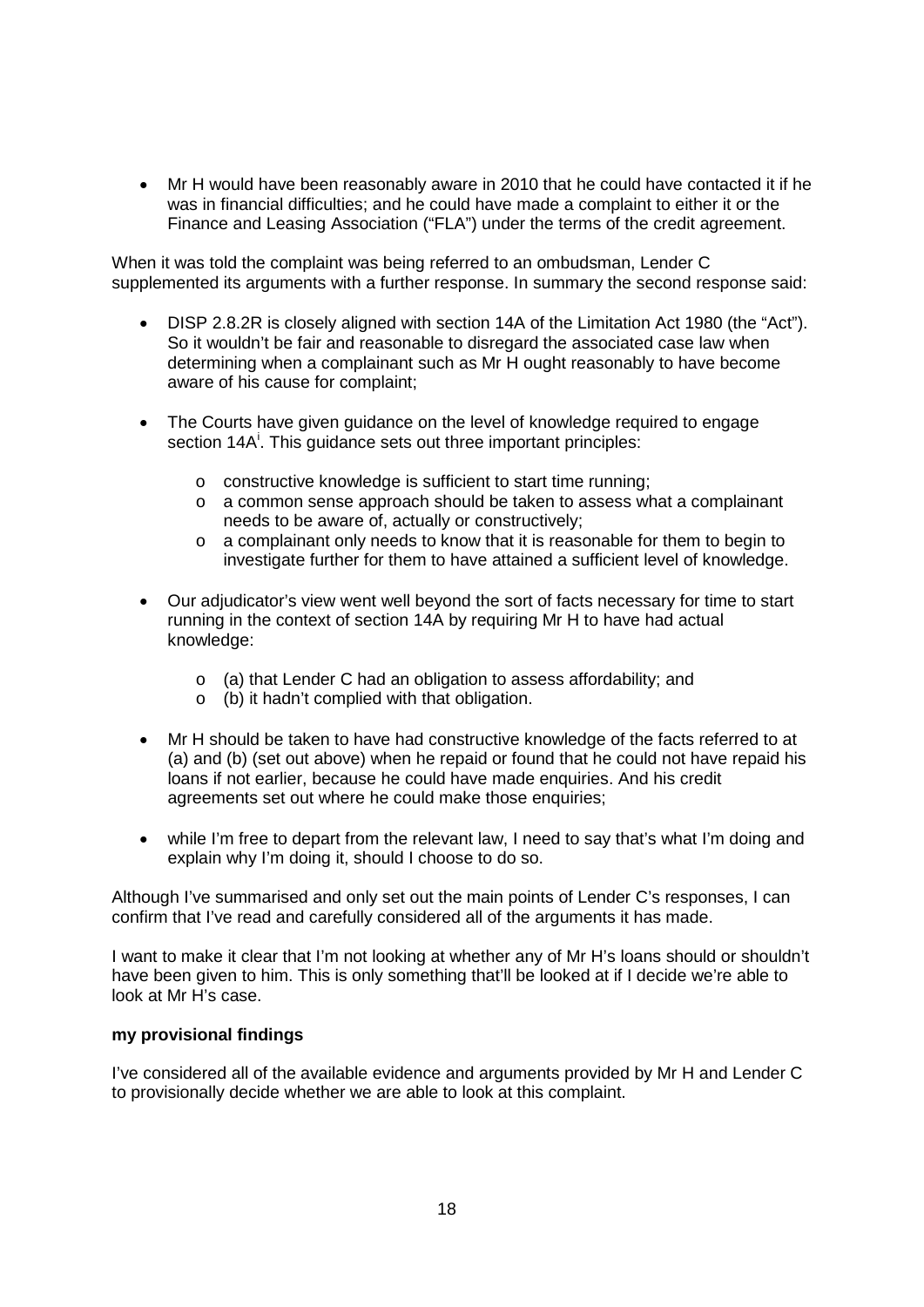## *the relevant time limit*

Paragraph 13 (1) of Schedule 17 of the Financial Services and Markets Act 2000 ("FSMA") requires the industry regulator, the Financial Conduct Authority ("FCA"), to make time limits for complaints referred to the Financial Ombudsman Service. Paragraph 13 (1) says:

(1) *The FCA must make rules providing that a complaint is not to be entertained unless the complainant has referred it under the ombudsman scheme before the applicable time limit (determined in accordance with the rules) has expired.*

These time limits are set out in the Dispute Resolution ("DISP") section of the FCA's Handbook at DISP 2.8, and it is *these* time limit rules that I'm required to apply when considering whether or not a complaint was made in time.

There are undoubtedly similarities between the time limits in DISP and those in the Limitation Act 1980. Indeed Lender C has referred to some of these. So I completely understand why Lender C has referred to the Limitation Act 1980 in its arguments and I'm mindful of not only the approach the courts take when applying these time limits but also all of the associated case law that Lender C has referred to as well.

That said, the DISP rules and court time limits are distinct from one another and they are not the same. For example, the rules made by the FCA under its FSMA powers:

- include a six-month time limit for a complainant to refer a complaint to us after a business has issued its final response to the complaint;
- do not include an overriding 'long stop' for bringing complaints to this service, as there is for some claims brought through the courts; and
- do not distinguish between complaints that involve contractual matters and negligence matters as the court time limits do (although there are different rules for some complaints, such as complaints about the sale of mortgage endowment policies and some pensions related complaints).

For the sake of completeness, I'd also add that while Lender C has referred to DISP 3.6.4 and an ombudsman having to decide what is fair and reasonable in all the circumstances of the case, DISP 3.6.4 concerns the determination of a complaint. And I'm not determining Mr H's complaint here. I'm merely deciding whether we have jurisdiction to look at it (i.e. I'm looking at whether we're even able to determine this complaint). I think it's important for Lender C to be aware of this distinction.

Taking all this into account, I'm satisfied that I need to decide how the time limits set out in DISP 2.8, rather than those in the Limitation Act 1980, apply to this complaint that Mr H has referred to the Financial Ombudsman Service.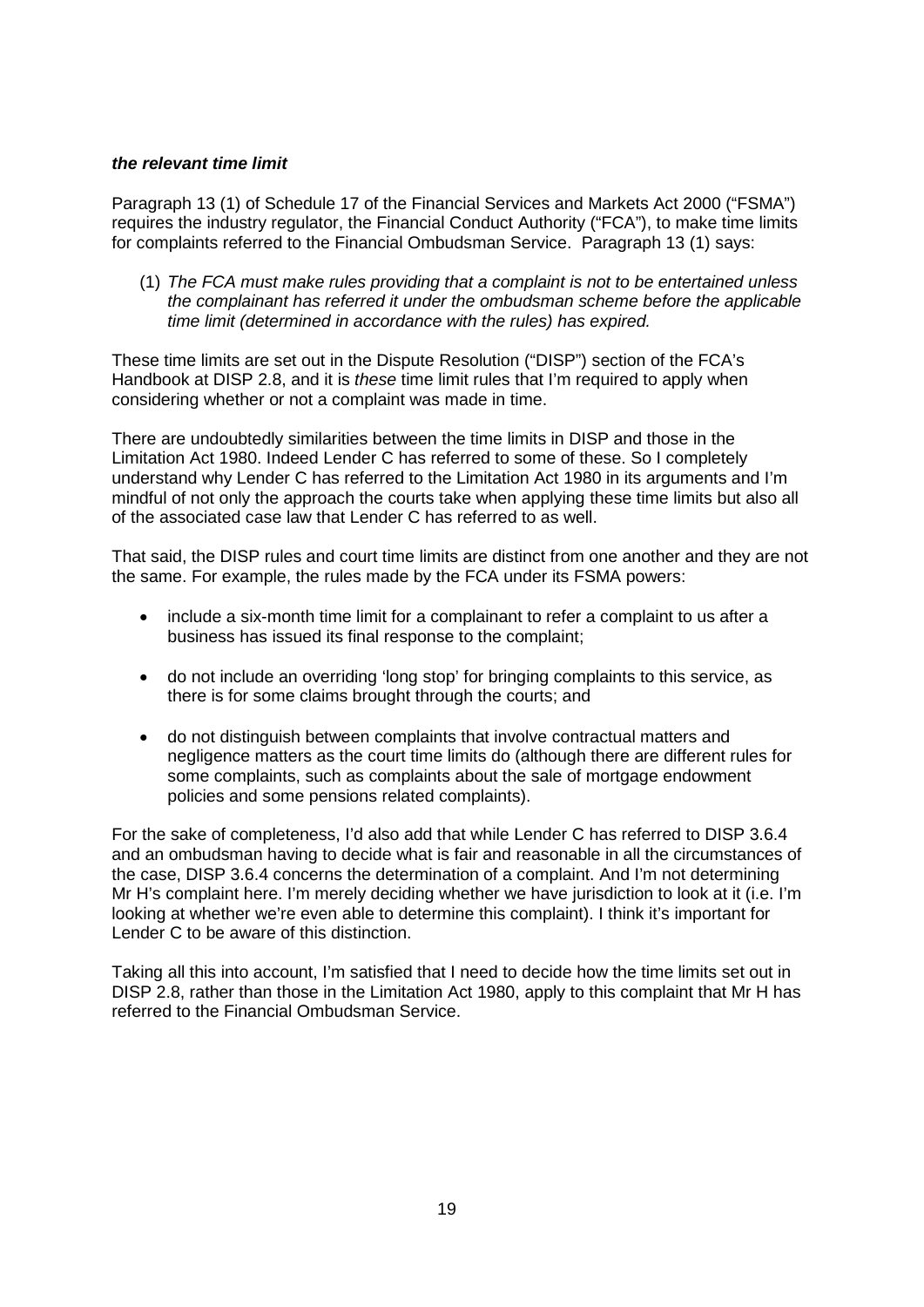The effect of DISP 2.8.2 R (2) is that, unless the business consents or there are exceptional circumstances for the complainant's failure to comply with the time limits, I can't consider a complaint that's been made more than:

- (1) six years after the event complained of; or (if later)
- (2) three years after the date on which the complainant *'became aware (or ought reasonably to have become aware) that they had cause for complaint'*.

Lender C doesn't consent to this service considering Mr H's complaint about the loans he took out more than six years before he complained. So I've considered whether his complaint about those loans was made in time under DISP 2.8.2 R (2).

## *the six year period and what this means for Mr H's complaint*

Mr H has complained that Lender C shouldn't have given him three payday loans (he's actually complained about fifty-four loans in total. But it isn't in dispute that he complained about the loans he took after June 2010 in time). So he's in effect complaining about three separate lending decisions and he therefore has a separate complaint about the provision of a distinct financial service – providing a loan – for each loan.

This means that for the purpose of these rules, Mr H had six years from the date each loan was approved in order to complain. The six year period started and ended for each of the loans on the following dates:

| loan | date taken    | six years to complain ended |
|------|---------------|-----------------------------|
|      | 16 March 2010 | 16 March 2016               |
|      | 05 April 2010 | 05 April 2016               |
| 3    | 26 April 2010 | 26 April 2016               |

Mr H didn't complain about any of these loans until May 2016. So it's clear that he complained more than six years after when the respective events he's complaining about happened.

## *the three year period - Does this provide Mr H with longer than six years from when the loans were taken out in order to complain?*

Even though Mr H complained more than six years after the respective events he's now complaining about, this isn't the end of the matter. This is because the DISP rules can potentially provide Mr H with longer than six years to complain, as long as he complained within three years of when he was aware, or he ought reasonably to have been aware, he had cause to.

So I've considered when Mr H was aware, or he ought reasonably to have been aware, he had cause to complain.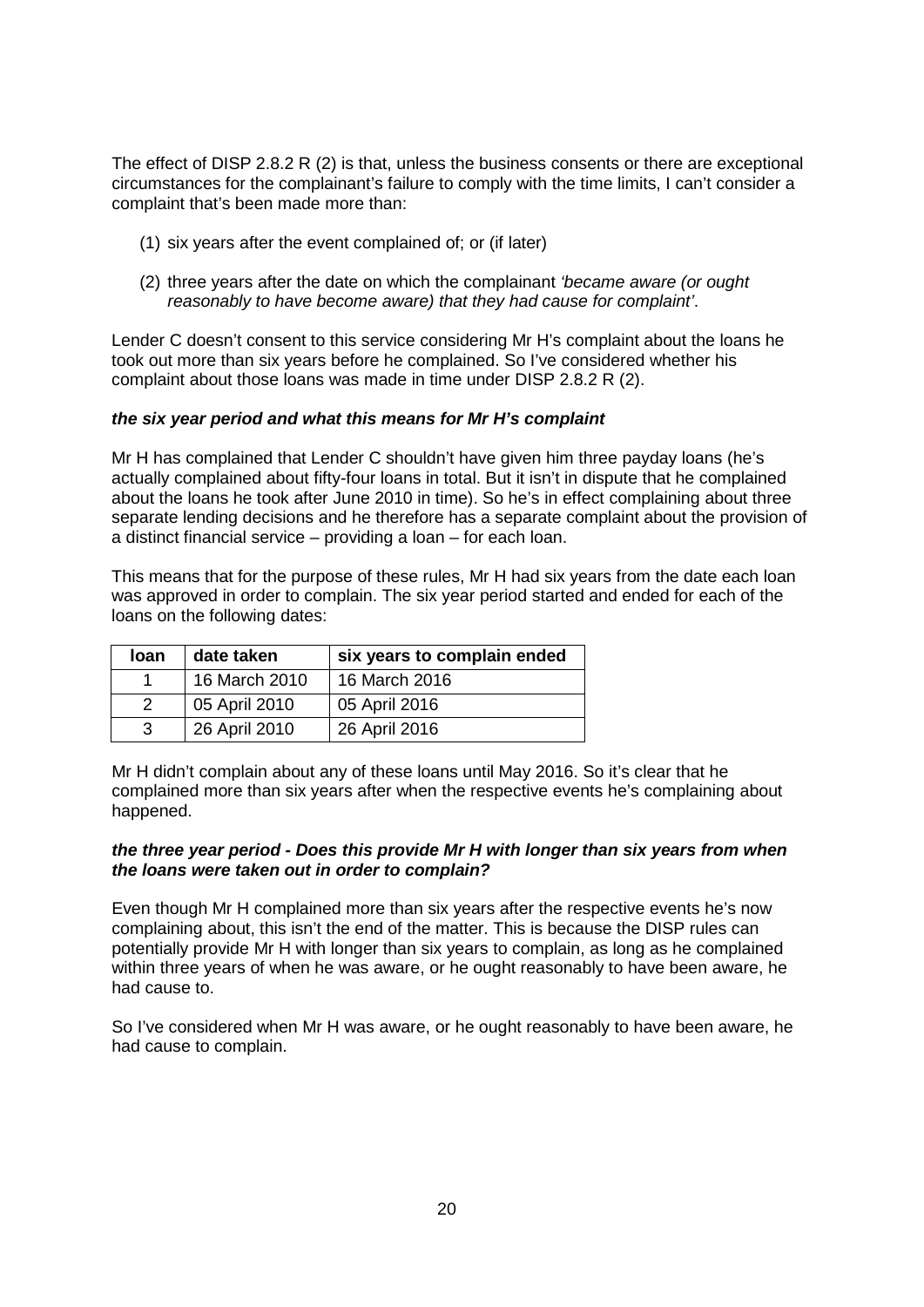## *When was Mr H aware he had cause for complaint?*

When he spoke to the (second) adjudicator, Mr H confirmed when he became aware he had cause to complain. I've listened to this call and can confirm that Mr H told us he only became aware he had reason to complain in 2014.

This was when he read a blog about unaffordable lending and a lender having to carry out sufficient affordability checks. He couldn't recall the name of the website itself but said reading about a specific Lender C case led him to think about his own circumstances and realise he had the same issue. He's also said that he didn't complain until May 2016 because he wasn't sure of exactly how to go about it until then and he'd also had to take on starting a new job. Finally, Mr H also said that he already had payday loans and was refused help by another lender when he'd asked for it.

Having reviewed everything provided on this case, I've not seen anything which clearly shows Mr H knew he had cause to complain before 2014. For example there isn't anything to suggest that he tried to complain earlier than this or anything he's said which confirms he knew he had reason to complain earlier. I also find Mr H's account of when he realised he had reason to complain to be consistent as well as plausible.

And bearing in mind Mr H's circumstances – i.e. he had been borrowing since November 2009, was continually borrowing afterwards and he stopped borrowing from Lender C in 2014, I find what Mr H has told us about only realising he had reason to complain in 2014 not only to be plausible but also persuasive. So I think that Mr H didn't realise he had cause to complain until 2014.

#### *Is it the case Mr H ought reasonably to have been aware of cause for complaint more than three years before he complained?*

While I think that Mr H complained within three years of when he had actual awareness of cause to complain, this doesn't, on its own, mean he complained within the three year part of the time limit.

I say this because there are effectively two parts to the three year limb of the time limit. There's a subjective part, which relates to Mr H himself - i.e. was he aware he had cause to complain. And there's also an objective part (which Lender C appears to be referring to as constructive awareness).

So although Mr H may not have realised he had cause to complain until 2014, it still might be the case that he ought reasonably to have reached this conclusion earlier than this  $-$  i.e. because a reasonable person in his circumstances should really have known he had reason to complain.

I've also considered whether Mr H ought reasonably to have known he had cause to complain more than three years before he did.

I think the main substance of Mr H's complaint is that Lender C shouldn't have given him these loans because it should've realised they were unaffordable for him – more specifically he's said Lender C should have known from his salary and his credit reports that he had debt problems.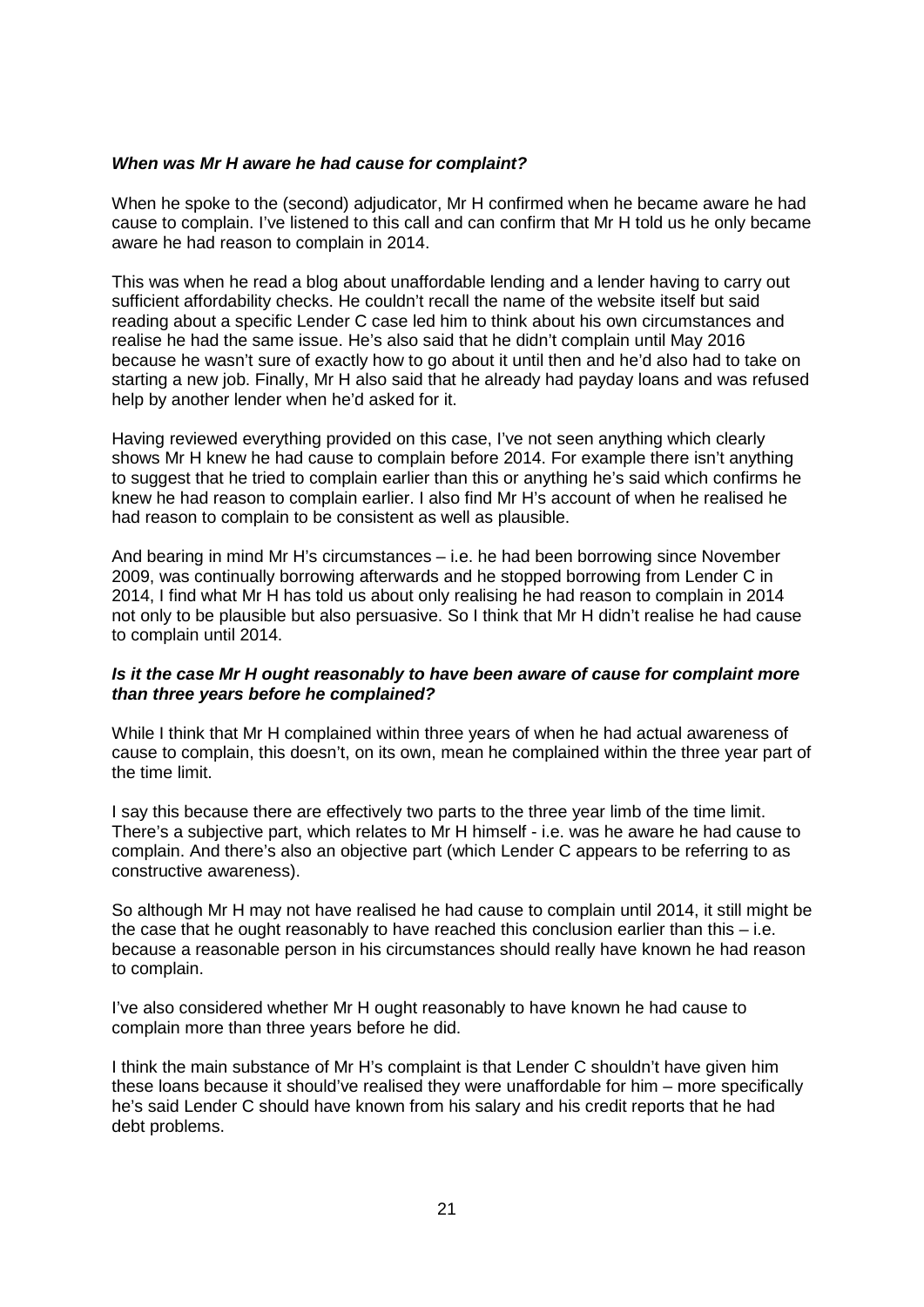So I need to agree that Mr H ought reasonably to have suspected this might've been the case more than three years before he complained, in order for him to have complained outside this part of the time limit.

I've already set out (in the background section to this decision) why Lender C believes Mr H ought reasonably to have been aware of what he's complaining about since 2010. In Lender C's view, Mr H struggling to pay back the loans in question plus his credit agreements setting out it was possible he could complain means that Mr H had all the facts required to know (and so he was constructively aware) he had cause to complain by the time he was unable to repay his April 2010 loan at the latest.

I've carefully thought about everything Lender C has said. But having thought about everything, I don't think that Mr H ought reasonably to have been aware he had cause to complain more than three years before he complained. I'd like to explain why.

I want to start by saying that given what he's said about approaching Lender C after he'd already taken ten previous payday loans and having debt problems which meant that he sometimes couldn't eat, I think that Mr H ought to have been aware that he was paying an increasing amount of interest (and that his financial position was worsening) when he was taking out these loans. So I think that he ought to have been aware that he might've found it difficult to repay these loans at this stage.

That said, I think that having cause to complain requires a consumer to not only be aware of a potential problem (in this case, the unaffordable lending), but also to be aware that the problem may have been caused by someone else (and who that someone is).

In some instances it'll be quite clear that the business might have (at least) some responsibility for what happened to the consumer. So, for example, it's likely that a consumer taking out a product on the basis of information given to them by a business would normally have reason (or ought reasonably to have had reason) to think the business might have done something wrong when they later found out that the information was misleading. Usually, a reasonable person would attach some blame on the person providing them with information they relied on if that information turned out to be inaccurate or untrue.

But equally it's possible (and sometimes perfectly reasonable) in some situations, for a consumer to not realise someone else might have some responsibility for their problem until something or somebody else made that connection for them. And I think that's what happened here.

In reaching my decision about what a consumer 'ought reasonably' to have known, I think it's important to take into account the wider environment and circumstances in which short term loans were taken out, when Mr H took his in 2010.

For many borrowers, the role of short-term lenders was to provide relatively (compared to other borrowing types) small amounts of money to consumers, when other mainstream lenders wouldn't lend to them. Most consumers approached such lenders knowing that they might well have difficulty paying back what they borrowed. And for many it would have seemed like such loans were 'there if you want it' up to a certain amount, with the borrower seeming to control much of the process – selecting how much they wanted to borrow and for how long (up to specified limits) and completing the process in minutes.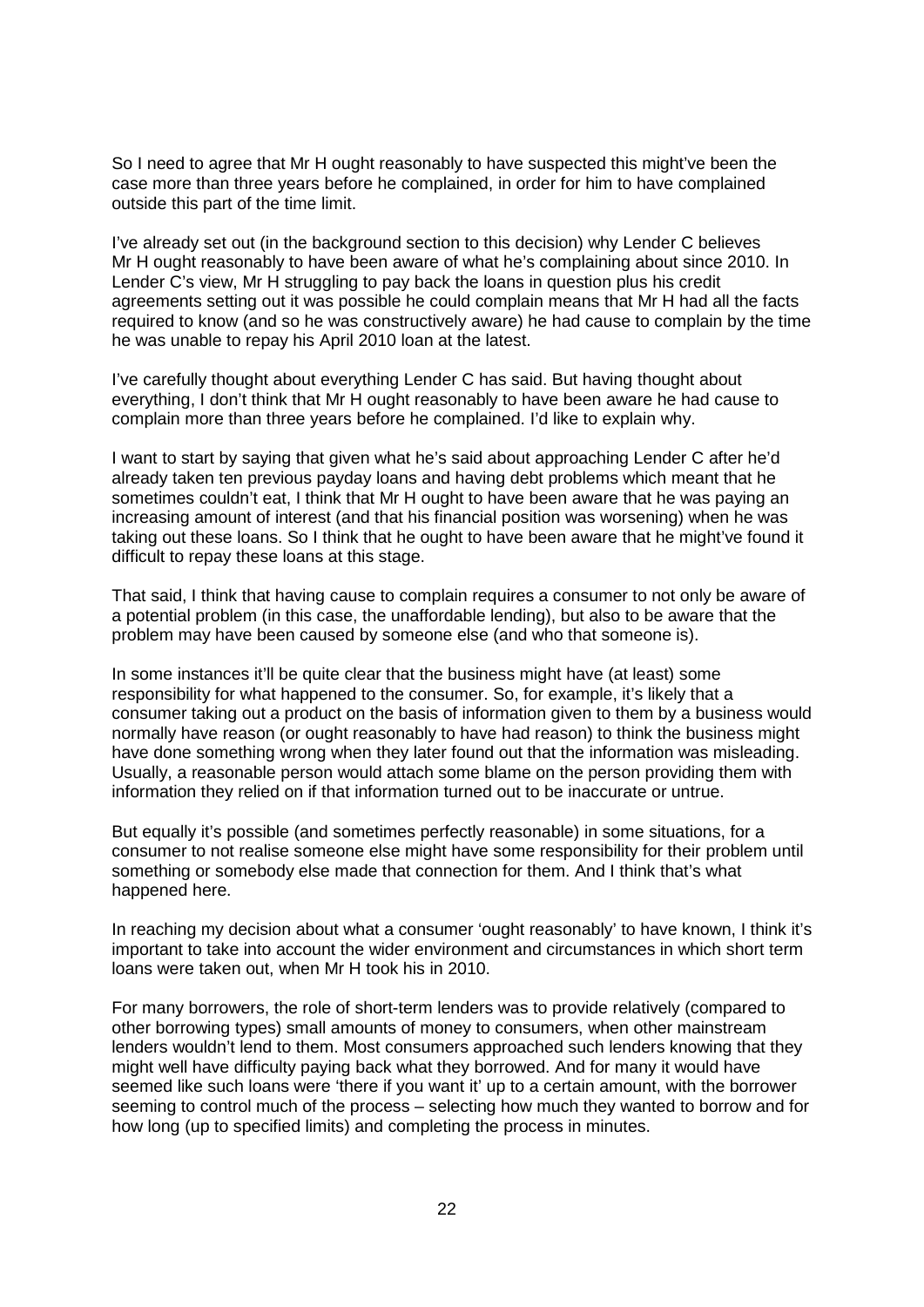In fact, as the OFT reported as late as 2013 in its 'Payday Lending Compliance Review Final Report' (by which time the industry had taken some steps to improve practices):

- *Lenders compete by emphasising speed and easy access to loans, but borrowers are not getting a balanced picture of the costs and risks of taking out a payday loan.*
- *Across the sector, there is evidence that the majority of lenders are not conducting adequate affordability assessments and their revenue streams rely heavily on rolling over or refinancing loans. Around one in three loans is repaid late or not repaid at all.*

And it's for these reasons, among others, that the current regulator, the FCA, has since introduced various regulatory requirements on short term lenders and the market has changed and reduced in size.

It would – in my view, quite reasonably – have seemed to many consumers seeking short term loans, at this time, that it was part and parcel of such arrangements that they might not be able to repay them in full from disposable income at the first attempt. Instead, they might have to take out another loan or significantly alter their other financial arrangements to repay the loan. That was all part of the service the short term lender provided and the experience of many with a previous history of borrowing.

Indeed not being able to pay back loans on time, or having to defer them was seen as the norm, given the refinancing of such loans was readily available and even encouraged in the event of payment difficulties. And it seems to me this would only have added to a borrower's view that short term lenders were assisting them by providing a service to them when they were already in difficulties when most others wouldn't.

The lender was at the very least helping them delay the consequences of their existing financial difficulties. And if a consumer then struggled to pay back what they needed to, or couldn't do so at all, this wasn't necessarily because the lender might have done something wrong.

These points are broadly supported by a research paper entitled *"Making Consumer Credit Markets Fairer"*, which was commissioned by the Department for Business Innovation & Skills and published in October 2013. The research was carried out by Ipsos MORI and the Social Research Institute. And it was conducted with participants who had already used or were planning to use short-term loans.

Section two of this paper focused on the perception and uses of payday lending. In section 2.2, which focused on financial resilience and capability, it stated:

*"Across the research, participants who had taken out a payday loan typically reported that doing so was a "last resort"; they had done so because they lacked other viable credit options, and because their need for the money was immediate and critical at the time of taking out the loan".*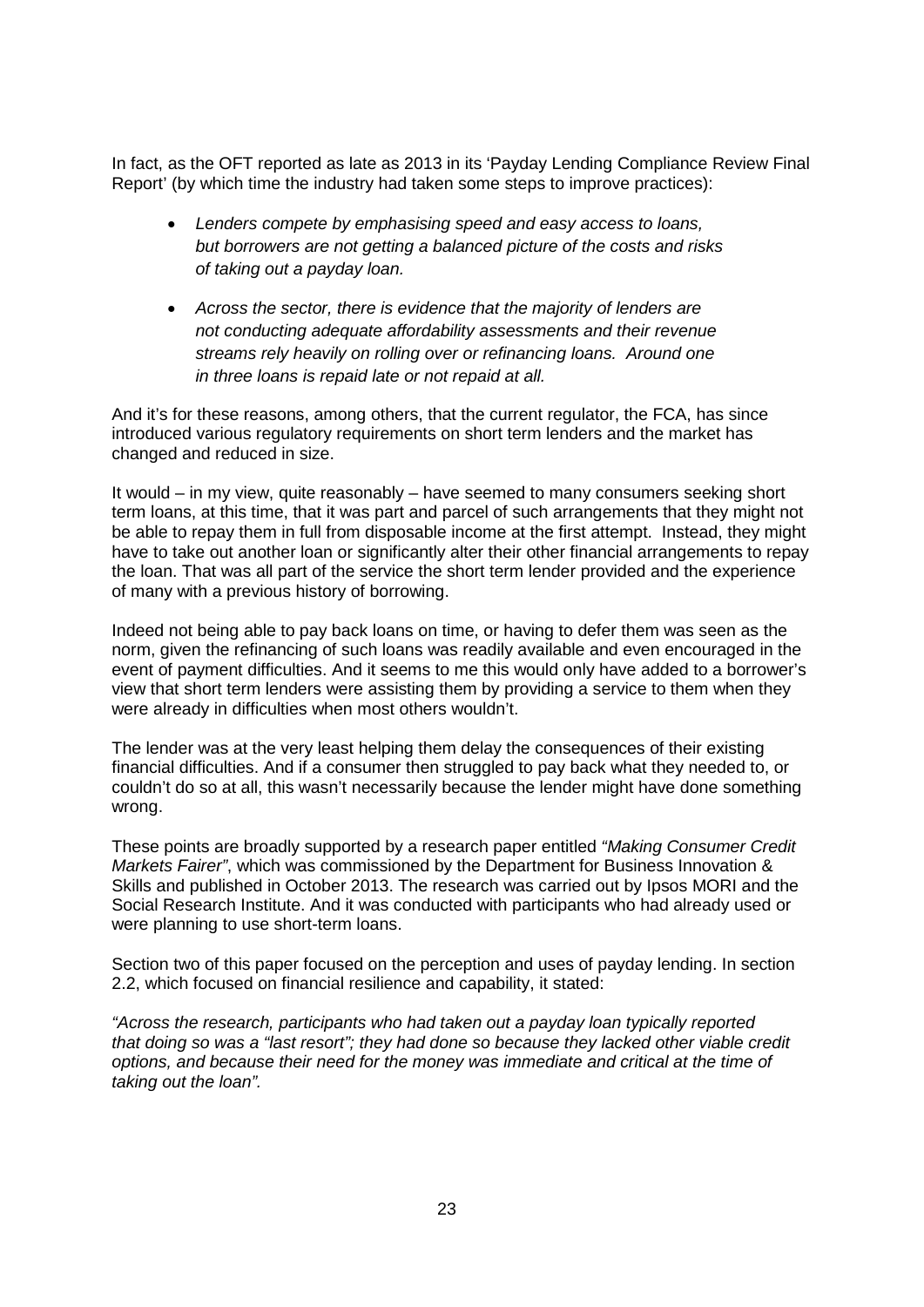Section 2.3.3 focused on personal responsibility. And an extract from it says:

*"many participants expressed a strong sense of personal responsibility regarding any misuse and difficulties caused by missed or mismanaged payments. Customers who had found themselves in difficulties in repaying payday loans – for example having bailiffs visit to reclaim debts – saw themselves as personally culpable".* 

So taking all of this into account, I don't think that a borrower struggling to make their payments from their usual income or savings, or even being unable to make them at all, automatically means that, as Lender C argues, they ought reasonably to have been aware they had reason to complain at that point. They wouldn't necessarily have been aware that the lender might've done something wrong in giving them the funds they'd asked for and which they may have seen, at the time at least, as helping them.

Of course this won't be the case for all borrowers. Some borrowers might've borrowed for other reasons – such as a convenient way of meeting an unexpected, unanticipated and immediate spending need, which they fully expected to repay in the following month.

Having difficulties making the payments might trigger the borrower to take other steps – for example seeking professional advice where they are then told the lender shouldn't have given them these funds in the first place. And this might well be enough for a borrower to have reason to complain. But in these circumstances it would be what happened afterwards rather than the consumer's inability to repay, or their difficulty in doing so, which means that they ought reasonably to have known they had cause for complaint.

So in these circumstances and in the prevailing environment in 2010, I don't think that it'll always be the case that a consumer with an unaffordable payday loan ought reasonably to have attributed some responsibility or blame for what happened to them on the lender, or necessarily thought that something might not have happened as it should have done when they found it difficult or were unable to repay the loan. Even if they might've been told that there was a complaints process.

I've considered Mr H's position in light of this.

As I've already explained, Mr H says he had already taken ten payday loans before he approached Lender C. He says he had to borrow more just to be able to survive the next month. In his own words, Mr H says *"I was often charged default charges by my bank for unpaid bills that totalled £100's per month on top and my sole priority in my mind was keeping up my payments to my lenders, often I had no food to eat"*. And *"I was depressed and could see no way out"*.

So Mr H clearly saw these loans as a way of managing and may well have even been grateful that Lender C was prepared to give him the money he was asking for, especially when it was allowing him to refinance his existing loans and the alternative was not having enough to meet his living expenses. Ultimately, he'd approached Lender C at a time when he was financially vulnerable and desperately in need of money, it had lent him the money he'd asked for – when, by the sounds of things, other, more mainstream, lenders wouldn't.

In these circumstances, I think it's most likely that when he was having difficulty repaying these loans he thought he was responsible for his own worsening situation, as he'd approached an Office of Fair Trading ("OFT") regulated lender, Lender C, in the first place.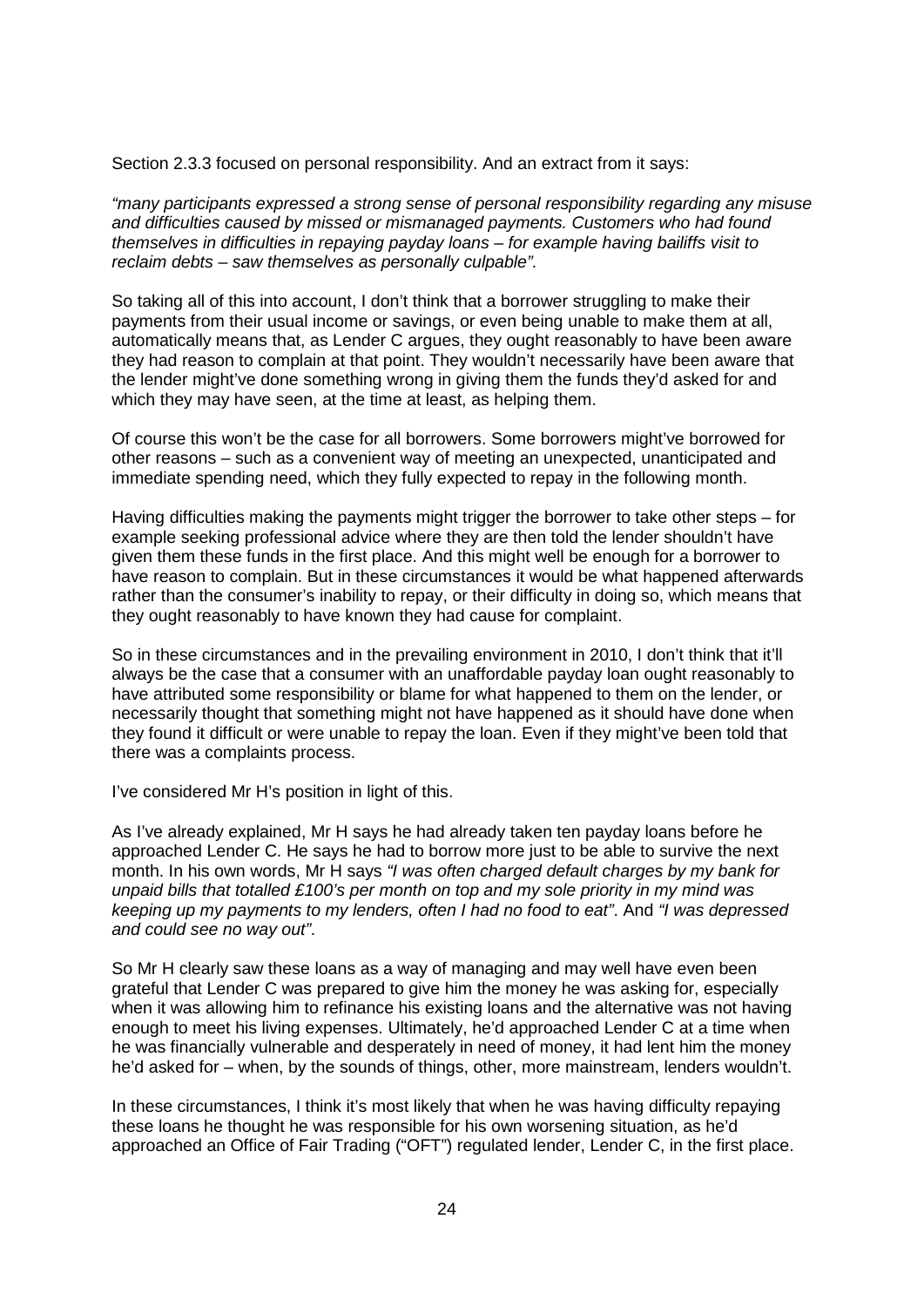After all I don't see how he would have, or even could have been expected to, necessarily know that Lender C was required to take reasonable steps to check he could repay his loans out of his disposable income and/or savings, rather than through having to take further loans. And that any possible failure by Lender C to do this might've meant that it was irresponsibly lending to him and therefore that it might've been doing something wrong.

Indeed Mr H's initial letter of complaint also suggested he felt responsible for having involved his parents because he had to borrow from them when they were *"elderly pensioners themselves with no savings"*.

Lender C has suggested that Mr H ought reasonably to have been aware that he could have contacted it if he was in financial difficulties and he could have made a complaint to it or the FLA in 2010. And it has specifically referred to some of the clauses on the three credit agreements Mr H signed to obtain these loans.

Clause 5a suggests Mr H should contact Lender C (and provides contact details) if he finds he is unable to repay what he owes. It also says that Lender C will then explain its procedures and what his options are. And Clause 5b says that Mr H should contact Lender C if his circumstances change in a way that may adversely impact his ability to repay what he owed.

I've thought about what Lender C has said. The first thing for me to say is that Lender C hasn't provided us with copies of these credit agreements. So I don't know just how prominently this information it has referred to would have been brought to Mr H's attention.

In any event, regardless of just how prominent this information might have been, these clauses all relate to what Mr H should do and what Lender C will do, should his circumstances change *after* the loan is taken out. There isn't anything in what Lender C has referred to which talks about Lender C's obligations (i.e. the need to take reasonable steps to check that Mr H could repay his loans out of his disposable income and/or savings) when lending money to customers. And that's the key issue here in terms of determining whether Mr H ought reasonably to have been aware he had cause to complain to Lender C.

Equally, while Clause 8, of Mr H's agreements, might've set out what Mr H needed to do to complain to it, the FLA, or us, I'm not persuaded that this makes a difference. What I'm considering here is whether Mr H ought reasonably to have known he had cause to complain about his loans with Lender C more than three years before he complained – not whether he knew it was possible to make a complaint. And simply making a consumer aware of a complaints process doesn't mean they will know, or that they should know, they have a reason to use it. This is especially the case when they say they were already in a difficult financial position at the outset and therefore any financial struggles wouldn't necessarily have led them to review their credit agreement.

So bearing in mind Mr H's particular circumstances at the time and his lack of knowledge of Lender C's obligations when lending money to him, either when he approached Lender C for loans or when he had difficulty paying them, I don't think he would've necessarily realised Lender C might have done something wrong when lending to him. And I don't that think he ought reasonably to have reached that conclusion here either.

Taking everything into account, I don't think it's the case that Mr H ought reasonably to have had cause to make this complaint about Lender C when he was, as he says, struggling to pay back these loans, or at any other stage more than three years before he complained.